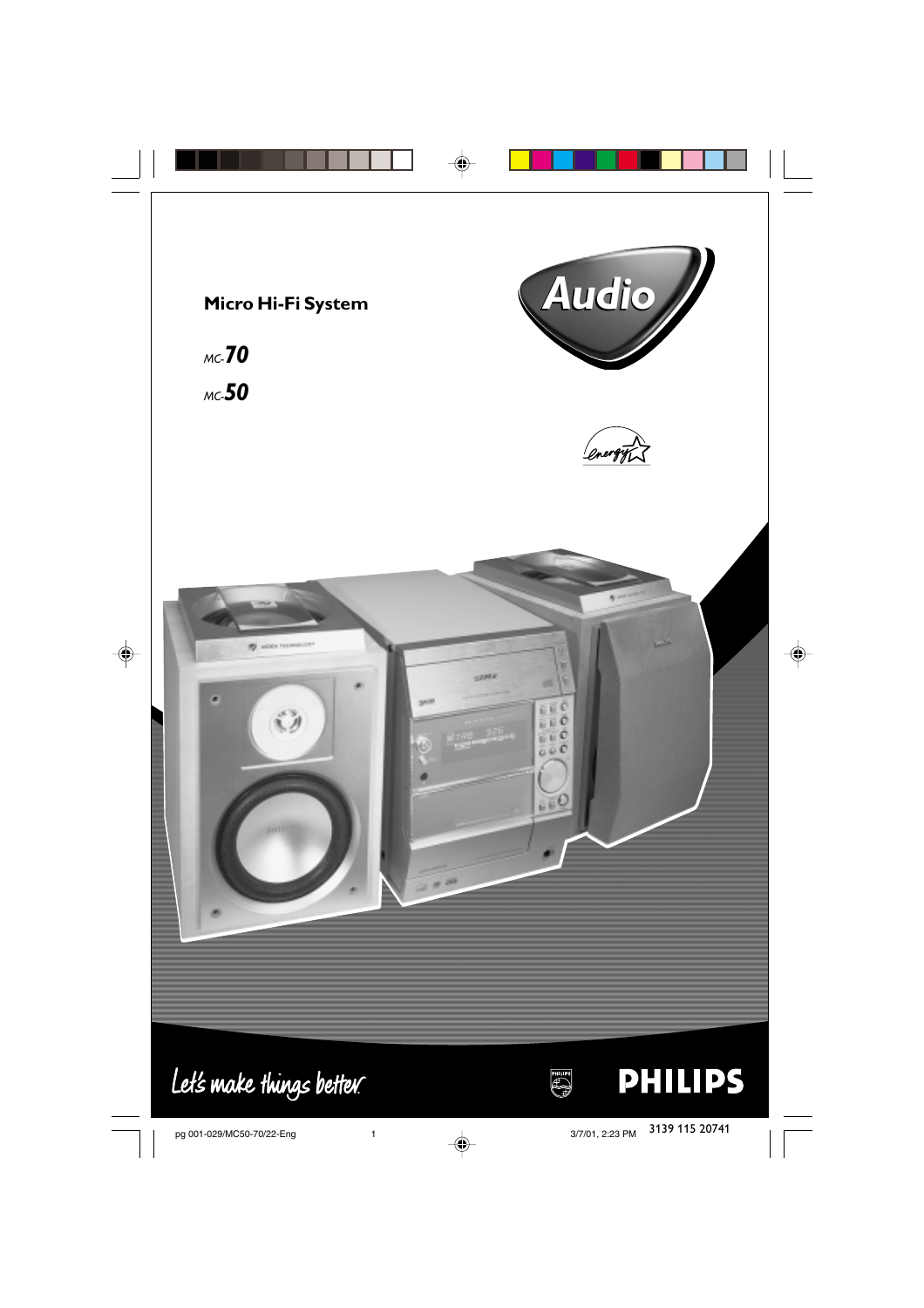#### **Important notes for users in the U.K.**

#### **Mains plug**

This apparatus is fitted with an approved 13 Amp plug. To change a fuse in this type of plug proceed as follows:

- **1** Remove fuse cover and fuse.
- **2** Fix new fuse which should be a BS1362 5 Amp, A.S.T.A. or BSI approved type.
- **3** Refit the fuse cover.

If the fitted plug is not suitable for your socket outlets, it should be cut off and an appropriate plug fitted in its place.

If the mains plug contains a fuse, this should have a value of 5 Amp. If a plug without a fuse is used, the fuse at the distribution board should not be greater than 5 Amp.

*Note: The severed plug must be disposed of to avoid a possible shock hazard should it be inserted into a 13 Amp socket elsewhere.*



The wires in the mains lead are coloured with the following code: blue  $=$  neutral (N), brown  $=$  live (L).

As these colours may not correspond with the colour markings identifying the terminals in your plug, proceed as follows:

– Connect the blue wire to the terminal marked N or coloured black.

– Connect the brown wire to the terminal marked L or coloured red.

– Do not connect either wire to the earth terminal in the plug, marked E (or  $\frac{1}{2}$ ) or coloured green (or green and yellow).

Before replacing the plug cover, make certain that the cord grip is clamped over the sheath of the lead - not simply over the two wires.

#### **Copyright in the U.K.**

Recording and playback of material may require consent. See Copyright Act 1956 and The Performer's Protection Acts 1958 to 1972.

### **Italia**

#### **DICHIARAZIONE DI CONFORMITA'**

Si dichiara che l'apparecchio MC-50, MC-70 Philips risponde alle prescrizioni dell'art. 2 comma 1 del D.M. 28 Agosto 1995 n. 548.

Fatto a Eindhoven

Philips Consumer Electronics Philips, Glaslaan 2 5616 JB Eindhoven, The Netherlands

### **Norge**

Typeskilt finnes på apparatens underside.

*Observer: Nettbryteren er sekundert innkoplet. Den innebygde netdelen er derfor ikke frakoplet nettet så lenge apparatet er tilsluttet nettkontakten.*

For å redusere faren for brann eller elektrisk støt, skal apparatet ikke utsettes for regn eller fuktighet.

### *CAUTION*

*Use of controls or adjustments or performance of procedures other than herein may result in hazardous radiation exposure or other unsafe operation.*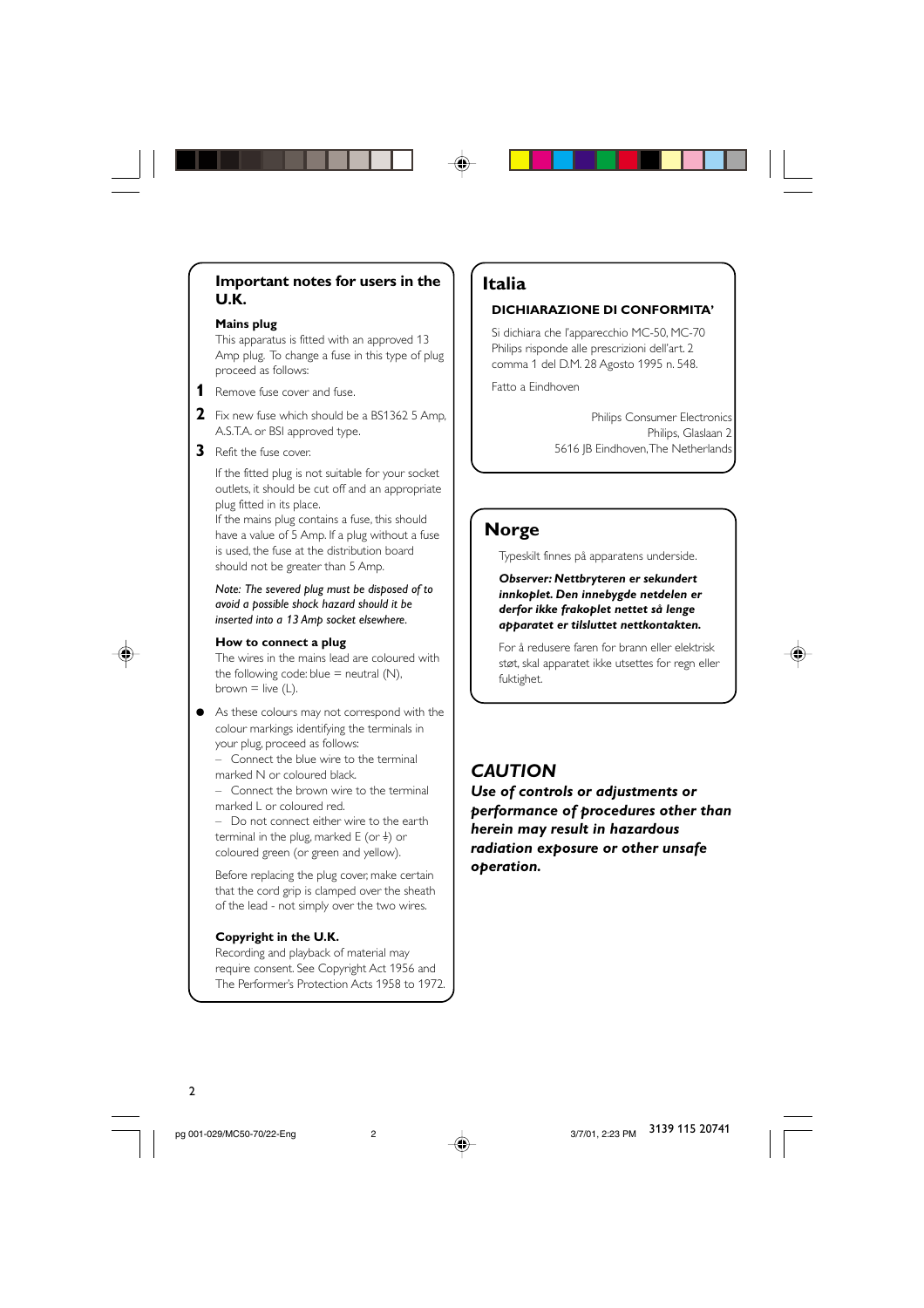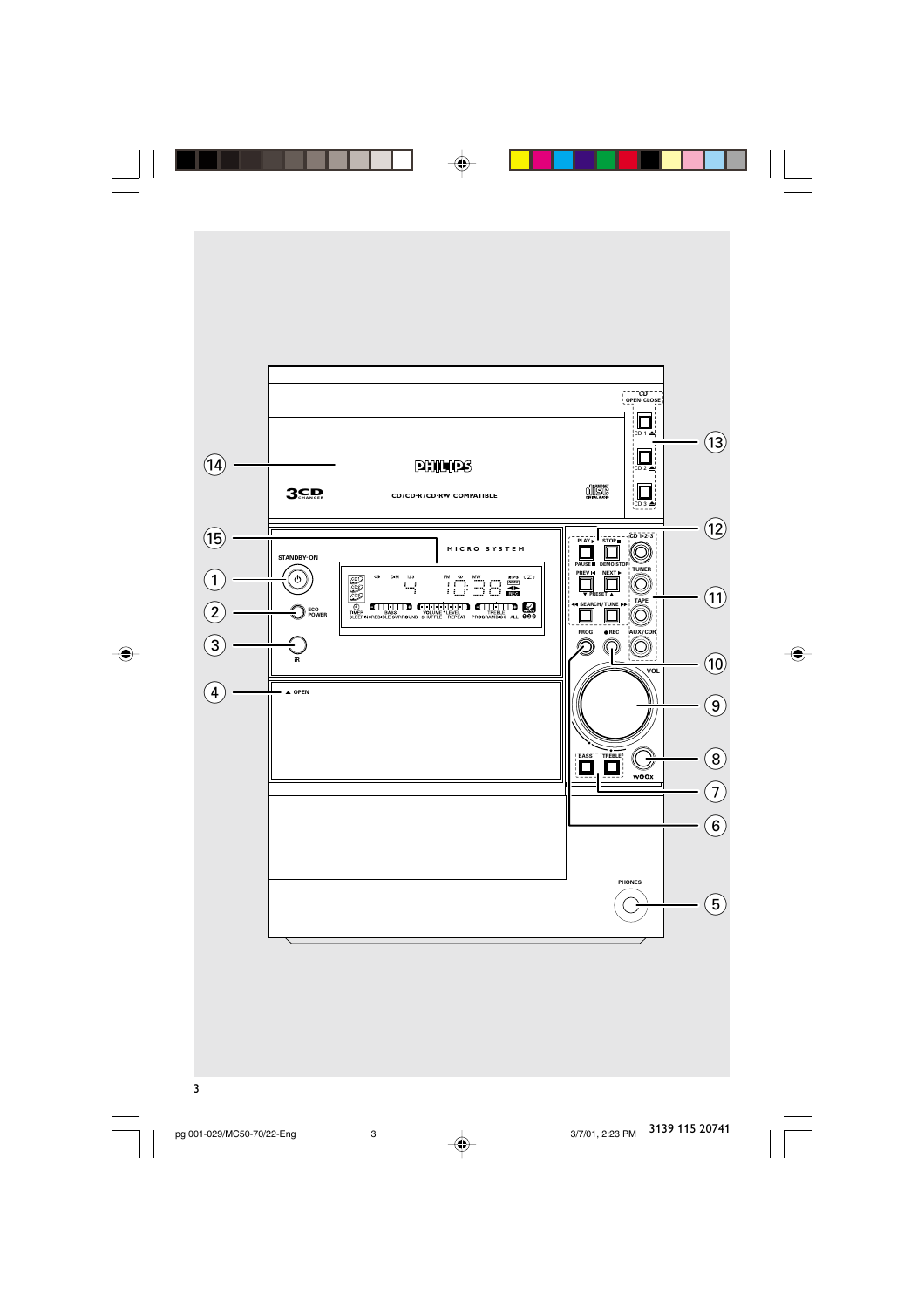#### *DK*

*Advarsel: Usynlig laserstråling ved åbning når sikkerhedsafbrydere er ude af funktion. Undgå utsættelse for stråling.*

*Bemærk: Netafbryderen er sekundært indkoblet og ofbryder ikke strømmen fra nettet. Den indbyggede netdel er derfor tilsluttet til lysnettet så længe netstikket sidder i stikkontakten.*

### *S*

⊕

#### *Klass 1 laseraparat*

*Varning! Om apparaten används på annat sätt än i denna bruksanvisning specificerats, kan användaren utsättas för osynlig laserstrålning, som överskrider gränsen för laserklass 1.*

*Observera! Stömbrytaren är sekundärt kopplad och bryter inte strömmen från nätet. Den inbyggda nätdelen är därför ansluten till elnätet så länge stickproppen sitter i vägguttaget.*

### *SF*

◈

#### *Luokan 1 laserlaite*

*Varoitus! Laitteen käyttäminen muulla kuin tässä käyttöohjeessa mainitulla tavalla saattaa altistaa käyttäjän turvallisuusluokan 1 ylittävälle näkymättömälle lasersäteilylle.*

*Oikeus muutoksiin varataan. Laite ei saa olla alttiina tippu-ja roiskevedelle.*

*Huom. Toiminnanvalitsin on kytketty toisiopuolelle, eikä se kytke laitetta irti sähköverkosta. Sisäänrakennettu verkkoosa on kytkettynä sähköverkkoon aina silloin, kun pistoke on pistorasiassa.*

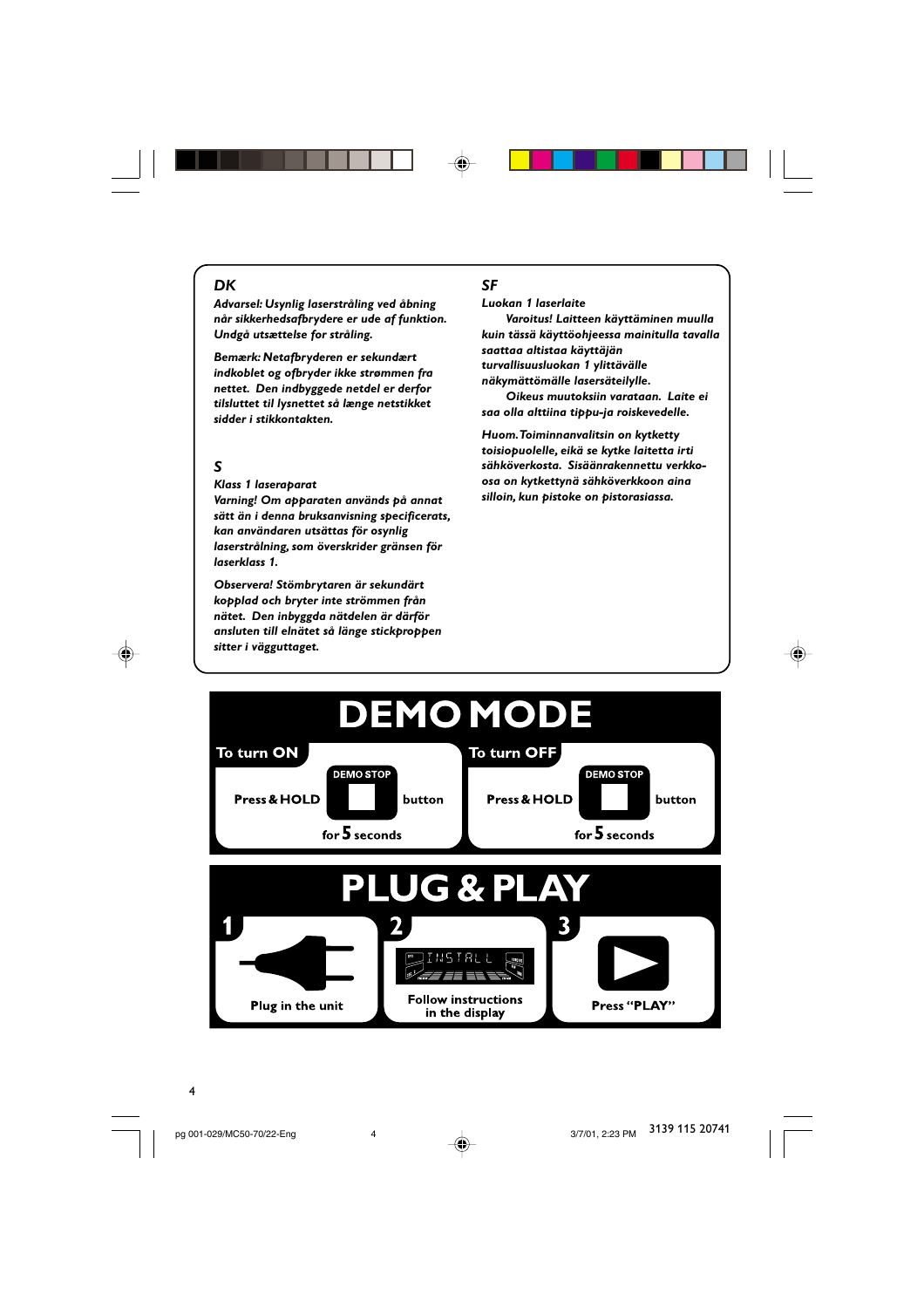|  | <b>Index</b> |                |
|--|--------------|----------------|
|  |              | English        |
|  |              | Français       |
|  |              | Español        |
|  |              | <b>Deutsch</b> |
|  |              | Nederlands     |
|  |              | Italiano<br>⊕  |
|  |              | Svenska        |
|  |              | <b>Dansk</b>   |
|  |              | iomi<br>ğ,     |
|  |              | Português      |
|  |              | Ελληνικά       |
|  |              | Polski         |
|  |              |                |

5

pg 001-029/MC50-70/22-Eng 5 3/7/01, 2:23 PM  $\,$  3/139 115 20741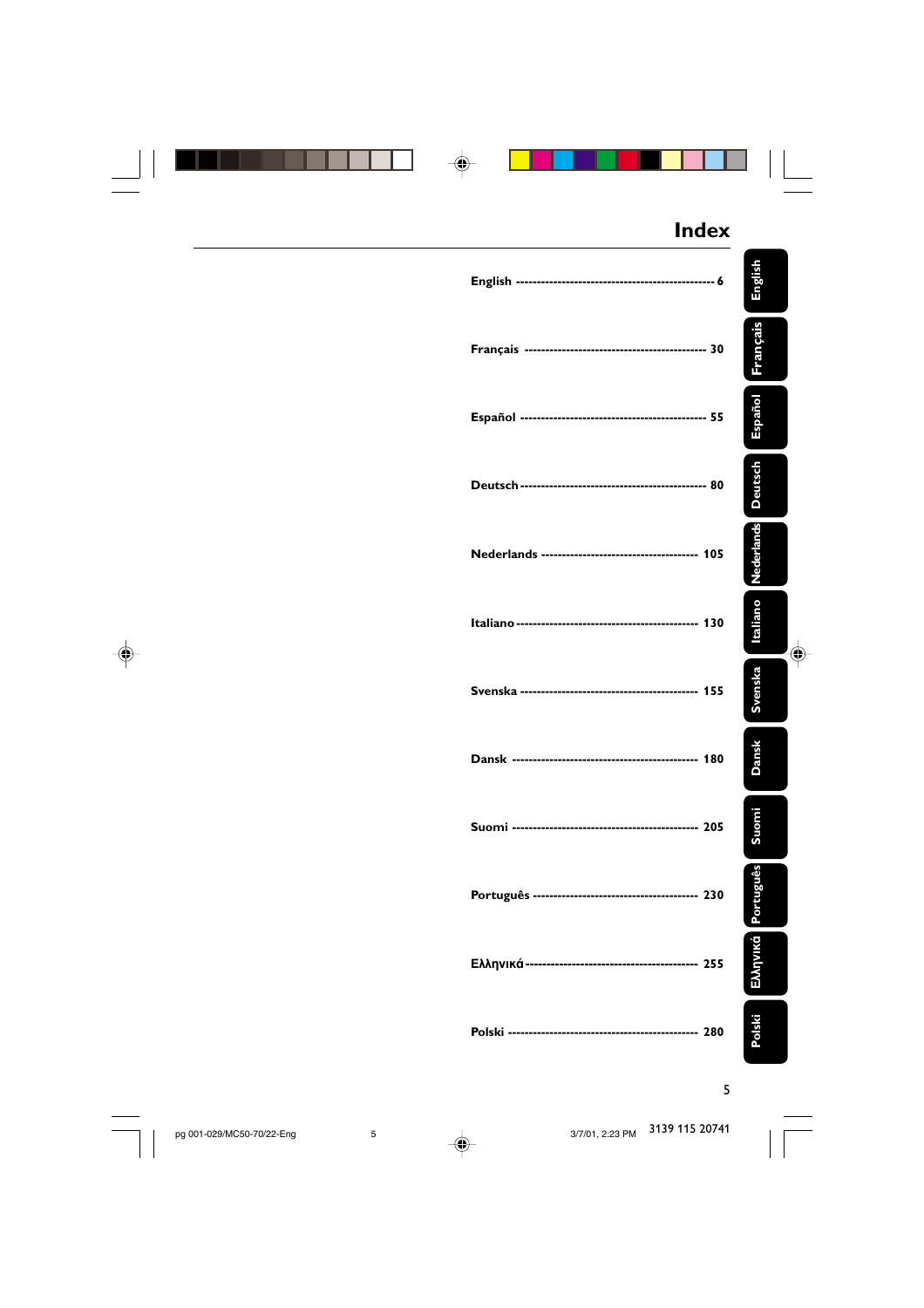



### **Contents**

**English**

⊕

| <b>General Information</b> |  |
|----------------------------|--|
|                            |  |
|                            |  |
|                            |  |
|                            |  |
|                            |  |

### **Preparations**

| Inserting batteries into the remote |  |
|-------------------------------------|--|
|                                     |  |

### **Controls**

| Controls on the system and remote |  |
|-----------------------------------|--|
|                                   |  |

### **Basic Functions**

| Switching the system to Standby mode  13 |  |
|------------------------------------------|--|
| Switching the system to Eco Power        |  |
|                                          |  |
| Power Saving Automatic Standby 13        |  |
|                                          |  |
|                                          |  |
| Interactive Sound Control  14-15         |  |

### **CD Operation**

| Programming the disc tracks  17-18 |  |
|------------------------------------|--|
|                                    |  |
|                                    |  |
|                                    |  |

### **Radio Reception**

| Storing Preset Radio Stations  19-20 |  |
|--------------------------------------|--|
| Tuning to Preset Radio Stations  20  |  |
| Erasing a Preset Radio Station  20   |  |
|                                      |  |
|                                      |  |

### **Tape Operation/Recording**

| General Information on Recording  23  |  |
|---------------------------------------|--|
| Preparation for Recording  23         |  |
|                                       |  |
|                                       |  |
| Digital Recording via Digital Out  24 |  |

| <b>External Sources</b>          |  |
|----------------------------------|--|
| Listening to External Sources 24 |  |

### **Clock/Timer**

| ------------ |  |
|--------------|--|
|              |  |
|              |  |
|              |  |
|              |  |
|              |  |

### **Specifications** ........................................... 27

**Maintenance**.............................................. 28

**Troubleshooting** ............................. 28–29



3/7/01, 2:23 PM 3139 115 20742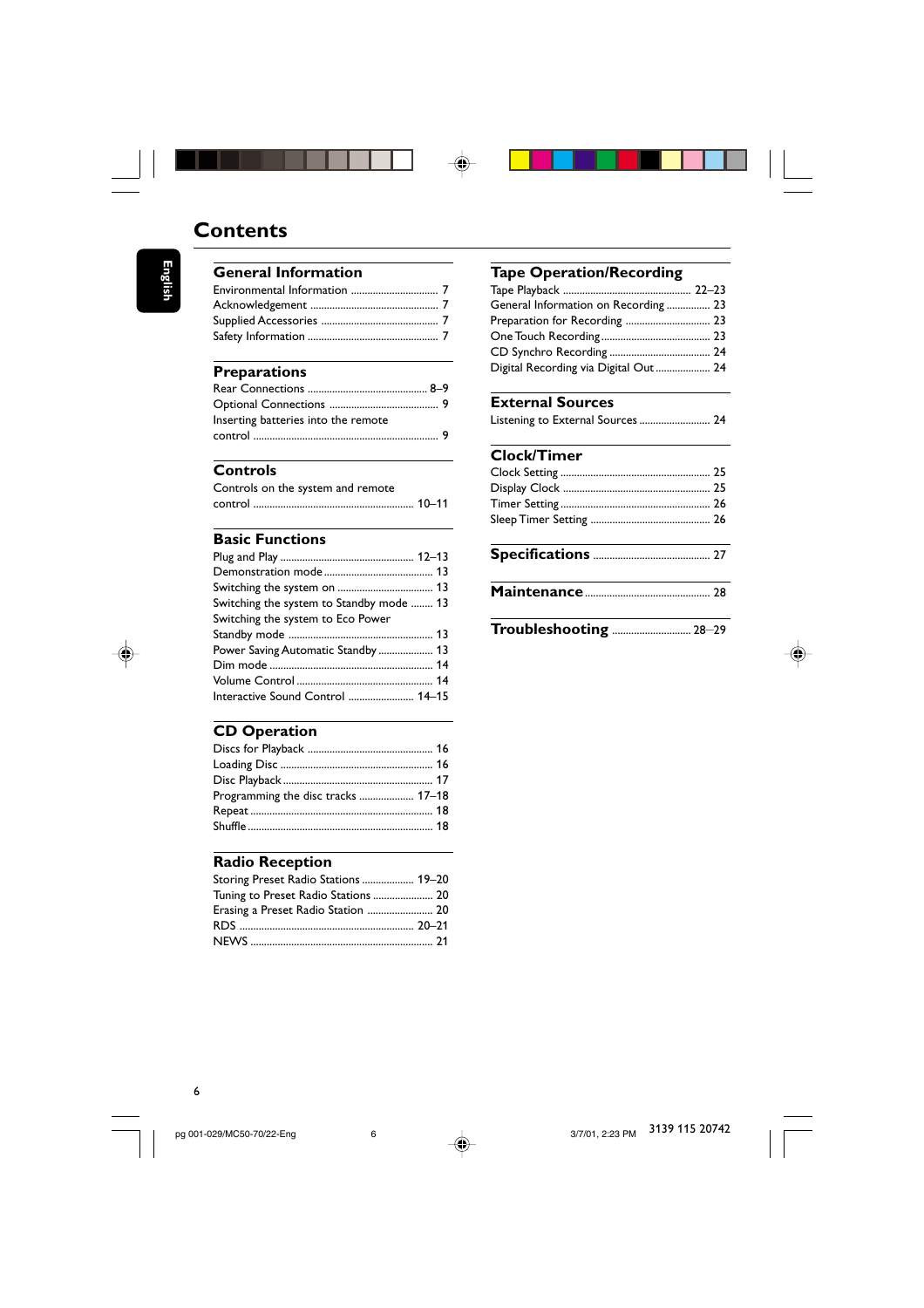



**English**

*This product complies with the radio interference requirements of the European Community.*

#### **Environmental Information**

All unnecessary packaging has been omitted. We have tried to make the packaging easy to separate into three materials: cardboard (box), polystyrene foam (buffer) and polyethylene (bags, protective foam sheet).

Your system consists of materials which can be recycled and reused if disassembled by a specialised company. Please observe the local regulations regarding the disposal of packaging materials, exhausted batteries and old equipment.

#### **Acknowledgement**

#### **Energy Star**

As an ENERGY STAR® Partner, Philips has determined that this product meets the ENERGY STAR®



guidelines for energy efficiency.

#### **Supplied accessories**

- Remote control
- Batteries (two AA size) for remote control
- AM loop antenna
- FM wire antenna
- AC power cord

#### **Safety Information**

- Before operating the system, check that the operating voltage indicated on the typeplate (or the voltage indication beside the voltage selector) of your system is identical with the voltage of your local power supply. If not, please consult your dealer.
- Place the system on a flat, hard and stable surface.
- Place the system in a location with adequate ventilation to prevent internal heat build-up in your system. Allow at least 10 cm (4 inches) clearance from the rear and the top of the unit and 5 cm (2 inches) from each side.
- Do not expose the system, batteries or discs to excessive moisture, rain, sand or heat sources caused by heating equipment or direct sunlight.
- If the system is brought directly from a cold to a warm location, or is placed in a very damp room, moisture may condense on the lens of the disc unit inside the system. Should this occur, the CD player would not operate normally. Leave the power on for about one hour with no disc in the system until normal playback is possible.
- The mechanical parts of the set contain selflubricating bearings and must not be oiled or lubricated.
- **When the system is switched to Standby mode, it is still consuming some power. To disconnect the system from the power supply completely, remove the AC power plug from the wall socket.**

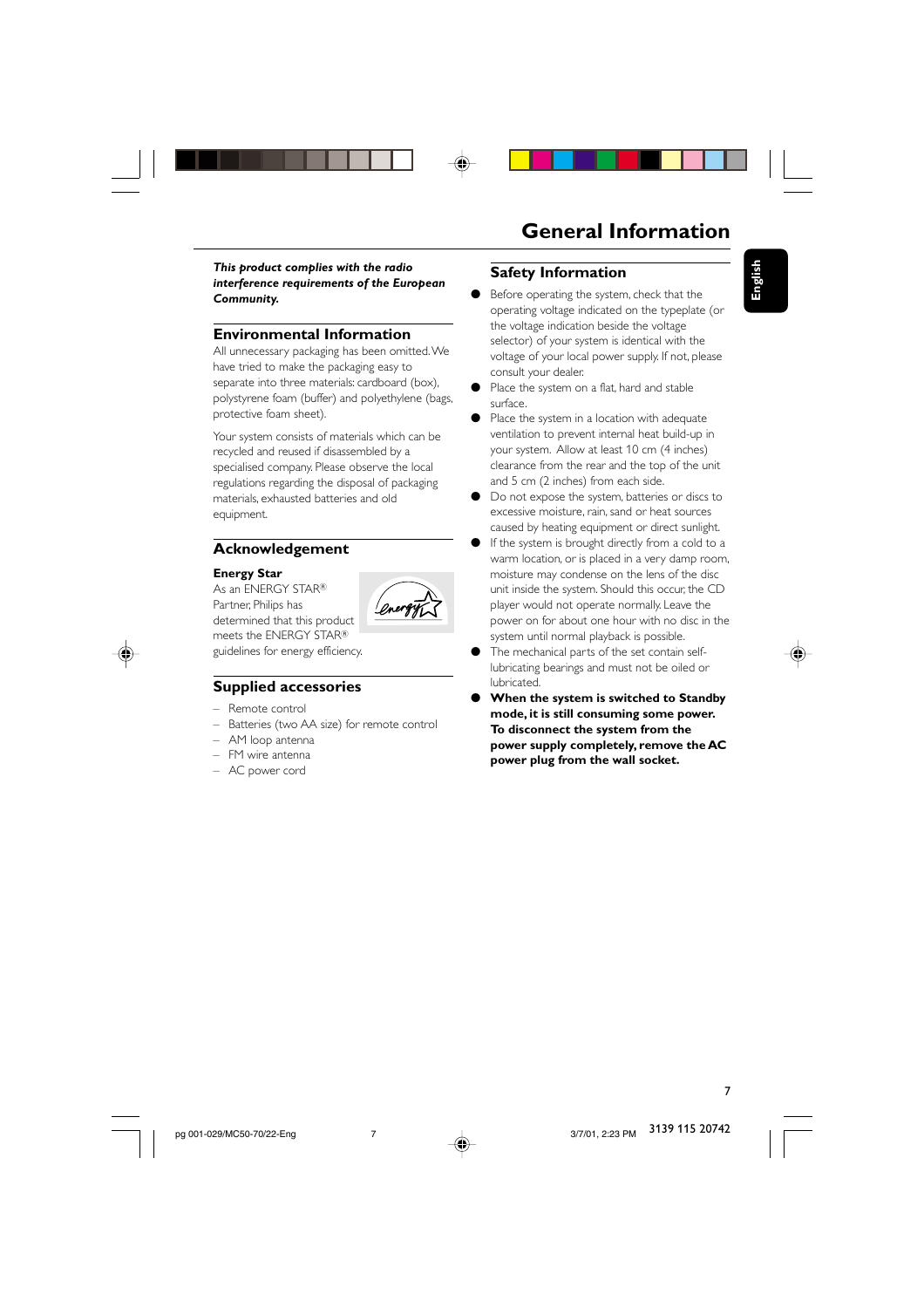## **Preparations**

**English**





#### **Rear Connections**

*The type plate is located at the rear of the system. For users in the U.K.: please follow the*

*instructions on page 2.*

#### A **Power**

Before connecting the AC power cord to the wall outlet, ensure that all other connections have been made.

#### *WARNING!*

*– For optimal performance, use only the original power cable.*

*– Never make or change connections with the power switched on.*

*To avoid overheating of the system, a safety circuit has been built in. Therefore, your system may switch to Standby mode automatically under extreme conditions. If this happens, let the system cool down before reusing it (not available for all versions).*

#### B **Antennas Connection**

Connect the supplied AM loop antenna and FM antenna to the respective terminals. Adjust the position of the antenna for optimal reception.

#### **AM Antenna**



● Position the antenna as far as possible from a TV, VCR or other radiation source.

pg 001-029/MC50-70/22-Eng 3/7/02/01. 2:23 PM 8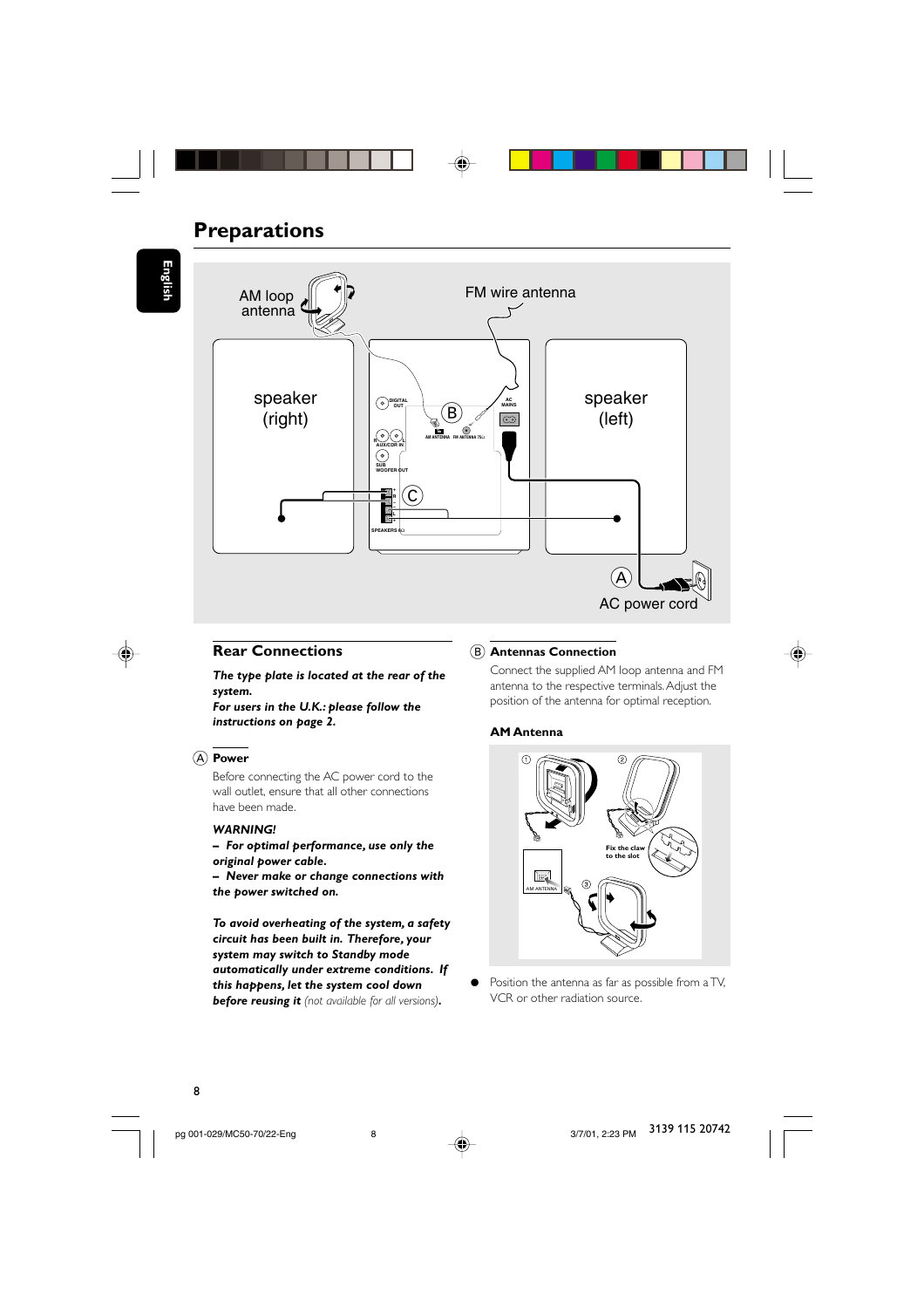

### **Preparations**

**English**

#### **FM Antenna**



For better FM stereo reception, connect an outdoor FM antenna to the FM ANTENNA terminal.

#### C **Speakers Connection**

#### **Front Speakers**

Connect the speaker wires to the SPEAKERS (FRONT) terminals, right speaker to "R" and left speaker to "L", coloured (marked) wire to "+" and black (unmarked) wire to " $-$ 



Fully insert the stripped portion of the speaker wire into the terminal as shown.

#### *Notes:*

*– For optimal sound performance, use the supplied speakers.*

*– Do not connect more than one speaker to any one pair of*  $+/-$  *speaker terminals.* 

*– Do not connect speakers with an impedance lower than the speakers supplied. Please refer to the SPECIFICATIONS section of this manual.*

#### **Optional Connections**

The optional equipment and connecting cords are not supplied. Refer to the operating instructions of the connected equipment for details.

#### **Subwoofer Out Connection**

Connect the subwoofer to the **SUBWOOFER OUT** terminal. The subwoofer reproduces just the low bass sound effect (explosions or the rumble of spaceships, for example).

#### **Connecting other equipment to your system**

Connect the audio left and right OUT terminals of a TV, VCR, Laser Disc player, DVD player or CD Recorder to the **AUX/CDR IN** terminals.

*Note:*

*– If you are connecting equipment with a monaural output (a single audio out terminal), connect it to the AUX/CDR IN left terminal. Alternatively, you can use a "single to double" cinch cable (still be monaural sound).*

#### **Digital Out Connection**

Connect this digital output when recording on any audio equipment with digital input (CD Recorder, Digital Audio Tape [DAT] deck, Digital to Analogue Converter and Digital Signal Processor, for example). Use a cinch cable to connect the **DIGITAL OUT** terminal to the digital input terminal of the equipment.

#### **Inserting batteries into the Remote Control**

Insert two batteries (Type R06 or AA) into the remote control with the correct polarity as indicated by the  $+$  and  $-$  symbols inside the battery compartment.



#### *CAUTION!*

- *Remove batteries if they are exhausted*
- *or will not be used for a long time.*
- *Do not use old and new or different*
- *types of batteries in combination.*
- *Batteries contain chemical substances, so they should be disposed off properly.*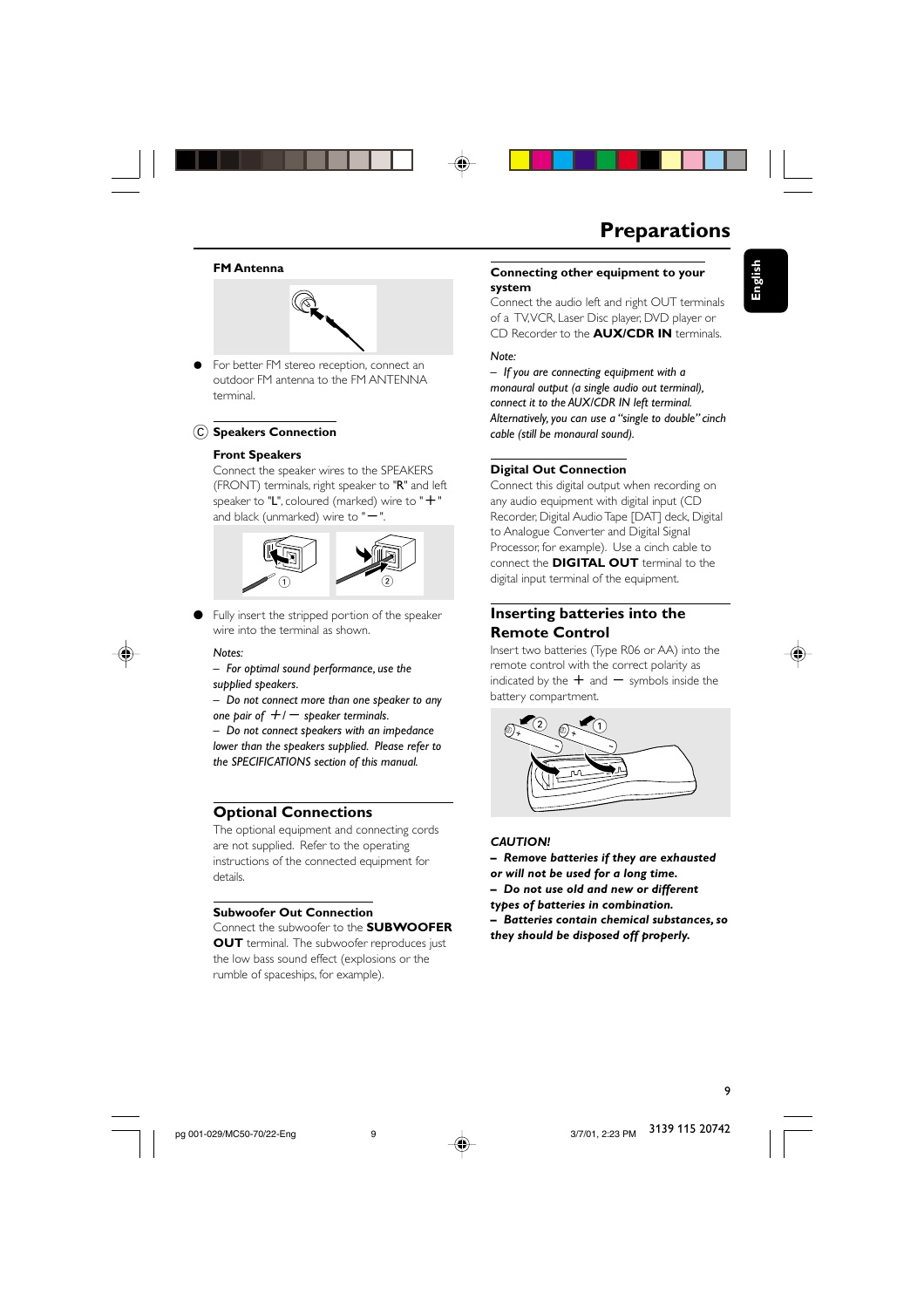| Controls on the system and                                                                 | AUX / CDR                                                                    |
|--------------------------------------------------------------------------------------------|------------------------------------------------------------------------------|
| remote control                                                                             | to select a connected external source :                                      |
| $(1)$ STANDBY ON $\circlearrowright$                                                       | CDR or AUX (auxiliary) mode.                                                 |
| - to switch the system on or to Standby mode.                                              | (12) Mode Selection<br><b>PLAY PAUSE ▶ II</b>                                |
| $(2)$ ECO POWER                                                                            |                                                                              |
| to switch the system on or to Eco Power                                                    | for TAPE  to start playback.                                                 |
| Standby mode.                                                                              | for PLUG & PLAY(on the system only) to                                       |
| $(3)$ iR                                                                                   | initiate and start plug & play                                               |
| infrared sensor for remote control.                                                        | mode.                                                                        |
| $(4)$ $\blacktriangle$ OPEN                                                                | STOP/DEMO STOP ■                                                             |
| - to open the tape deck door.                                                              |                                                                              |
| $(5)$ PHONES                                                                               | programme.                                                                   |
| to connect headphones.                                                                     | for TUNER  to stop programming.                                              |
| 6 PROG (PROGRAM)                                                                           |                                                                              |
| for TUNER  to programme preset radio                                                       | preset radio station.                                                        |
| stations.                                                                                  | for TAPE  to stop playback or recording.                                     |
| for CLOCK  to select 12- or 24-hour clock                                                  | for DEMO  (on the system only) to activate/<br>deactivate the demonstration. |
| mode.                                                                                      | for CLOCK  to exit clock setting or cancel                                   |
| $(7)$ BASS/TREBLE                                                                          | timer.                                                                       |
| to select BASS or TREBLE sound feature.                                                    | for PLUG & PLAY(on the system only) to exit                                  |
| <b>BASS/TREBLE</b> $+1$ – (on the remote control)                                          | plug & play mode.                                                            |
| to increase or decrease the low or high tone                                               | PREV / NEXT I< ▶ (PRESET VA)                                                 |
| level for the respective BASS or TREBLE sound                                              |                                                                              |
| feature selected.                                                                          | current, previous, or next track.                                            |
| $(8)$ wOOx (for model MC-70 only)                                                          | for TUNER  to select a preset radio station.                                 |
| - (on the system only) to select the next $wOOx$<br>level or switch off wOOx sound effect. | for TAPE  to select tape side (back or                                       |
| (on the remote control only) to switch on or off                                           | front).<br>for CLOCK  to set the minute.                                     |
| the wOOx sound effect.                                                                     | SEARCH/TUNE 44                                                               |
| <b>WOOX LEVEL</b>                                                                          | for CD to search backward/forward.                                           |
| (on the remote control only) to select a desired                                           | for TUNER  to tune to a lower or higher radio                                |
| wOOx level: WOOX 1, WOOX 2 or                                                              | trequency.                                                                   |
| WOOX 3.                                                                                    | for TAPE  to rewind or fast forward.                                         |
| (9) <b>VOL (VOLUME</b> $+/-$ )                                                             | for CLOCK  to set the hour.                                                  |
| to increase or decrease the volume.                                                        | $(13)$ CD OPEN•CLOSE (CD 1/CD 2/CD 3) $\triangleq$                           |
| (on the system only) to increase or decrease the                                           | $-$ to open or close the individual disc tray : CD 1,                        |
| low or high tone level for the respective BASS or                                          | CD 2 or CD 3                                                                 |
| TREBLE sound feature selected.                                                             | (14) DISC TRAYS                                                              |
| $(10)$ $\bullet$ REC<br>- to start recording on a tape.                                    | (15) DISPLAY SCREEN                                                          |
| $(1)$ <b>SOURCE</b> – to select the following:                                             | - to view the current status of the system.<br>(16) <b>MUTE</b>              |
| CD 1-2-3 (CD 123)                                                                          | - to interrupt or resume sound reproduction.                                 |
| $-$ to select disc tray 1, 2 or 3.                                                         | $(17)$ CD DIRECT 1/2/3                                                       |
| <b>TUNER</b>                                                                               | - to select a disc tray for playback.                                        |
| - to select waveband : FM, MW or LW.                                                       | (18) IS (INCREDIBLE SURROUND)                                                |
| <b>TAPE</b>                                                                                | - to activate or deactivate the surround sound                               |
| to select tape mode.<br>$\qquad \qquad -$                                                  | effect.                                                                      |

- $\overrightarrow{\bullet}$
- 

pg 001-029/MC50-70/22-Eng 3/7/01, 2:23 PM 10

10

 $\equiv$ 

3/7/01, 2:23 PM 3139 115 20742

 $\sqrt{\overline{\phantom{a}}\phantom{a}}$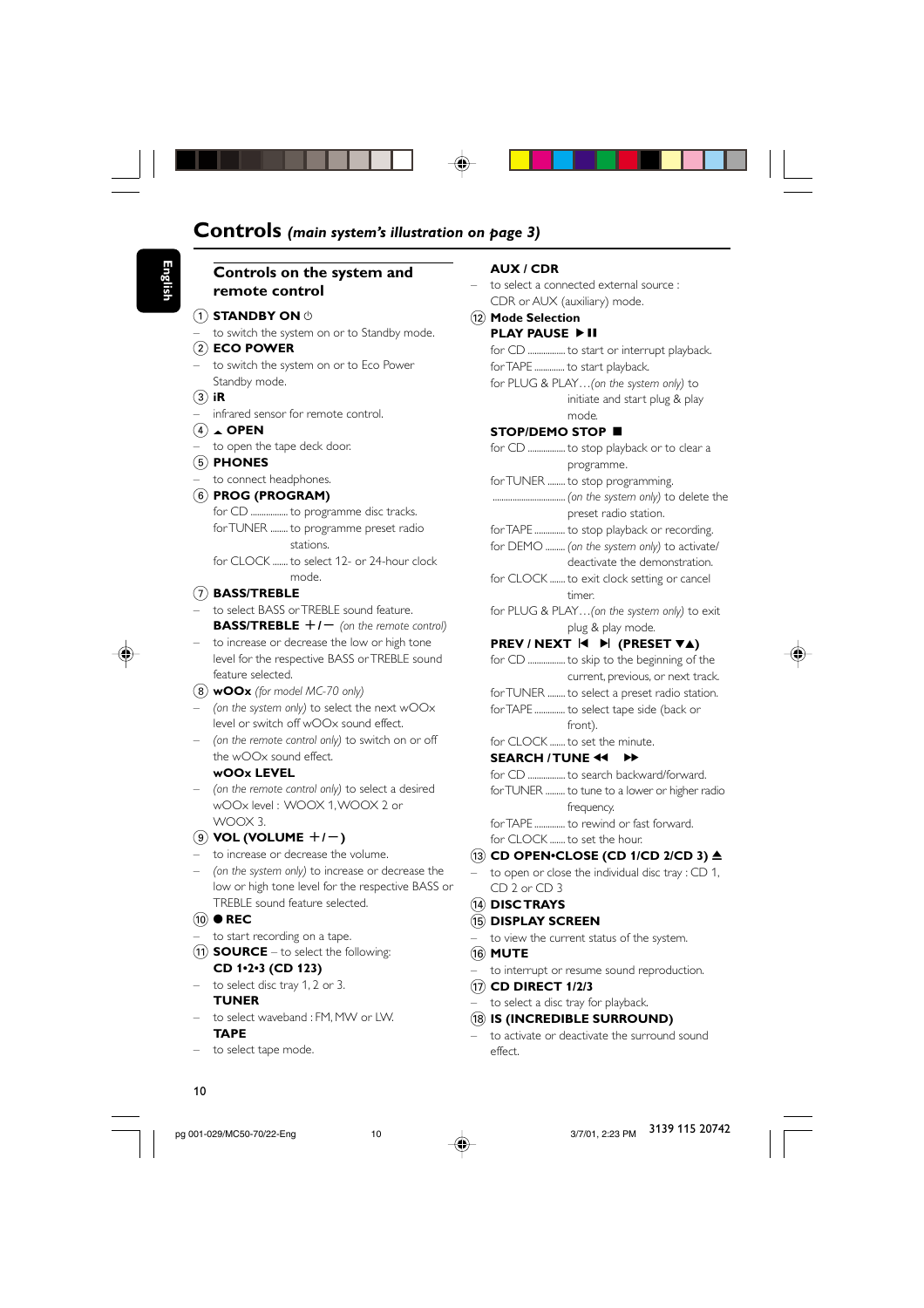### **Controls**

### ( **DIM**

– to select various dim mode : DIM 1, DIM 2, DIM 3 or DIM OFF.

◈

#### ) **AUTO REV. (AUTO REVERSE)**

to select the desired tape playback modes. ¡ **TIMER**

to display timer or set the timer.

### ™ **REPEAT**

– to playback track(s)/disc(s)/programme repeatedly.

#### 23 **SHUFFLE**

– to playback all available discs and their tracks/ programme in random order.

#### ≤ **TIMER ON/OFF**

to activate or deactivate the timer function.

#### ∞ **NEWS**

– to hear News automatically.

#### § **SLEEP**

– to activate, deactivate or set the sleep timer function.

#### ≥ **RDS**

to select RDS information.

#### • **CLOCK**

to display clock or set the clock.

#### $(29)$  ტ

– to switch the system to Standby mode or Eco Power Standby mode.

#### *Notes for remote control:*

*– First, select the source you wish to control by pressing one of the source select keys on the remote control (CD 123 or*

*TUNER, for example).*

*–* Then select the desired function (▶, /**4**,  $\blacktriangleright$ *l*, for example).



3139 115 20742

11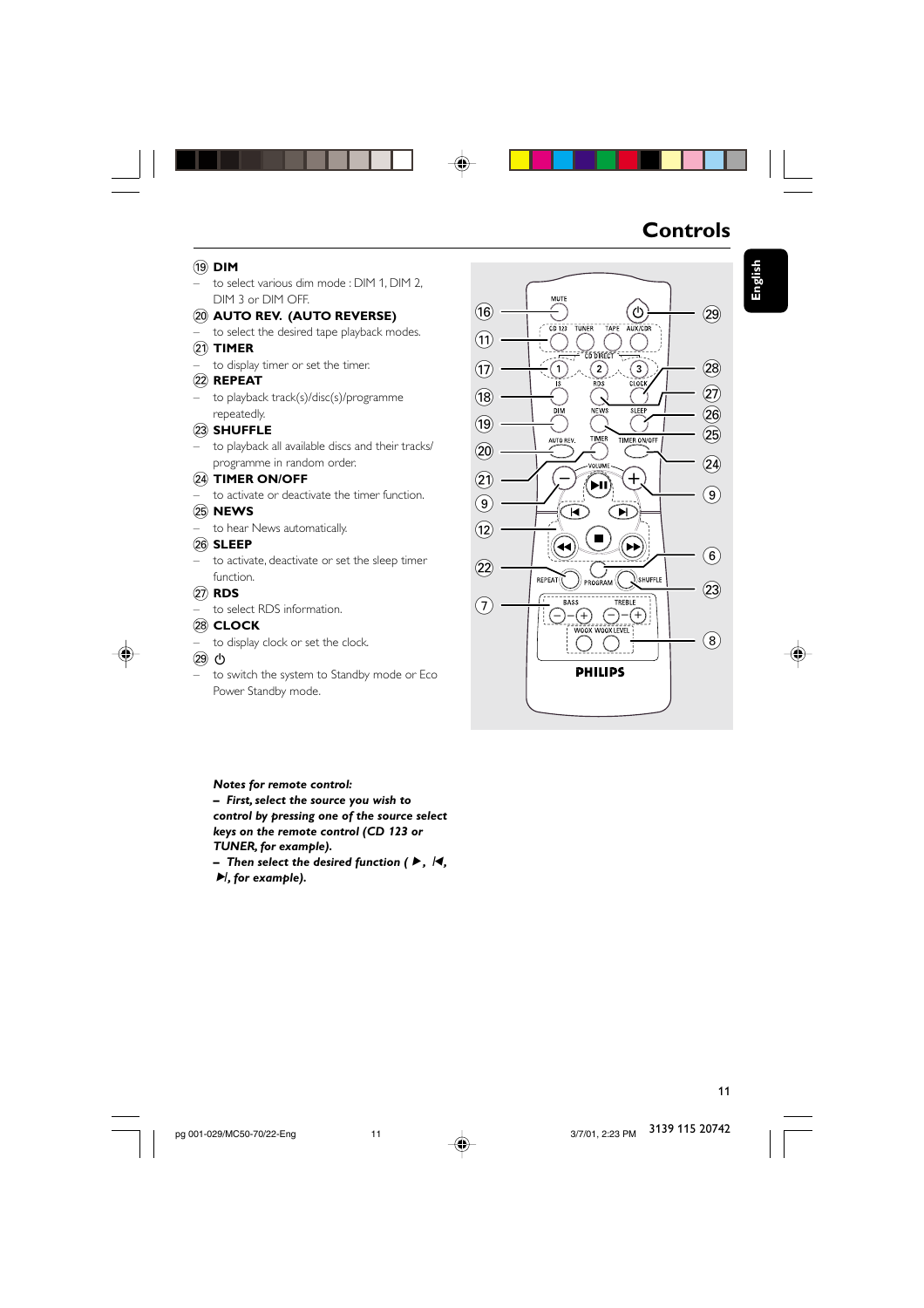**English**



#### *IMPORTANT!*

*Before operating the system, complete the preparation procedures.*

### **Plug and Play**

Plug and Play allows you to store all available RDS stations and radio stations automatically.

#### **If Plug and Play has not been installed**

- **1** When you turn on the system, "AUTO INSTALL - PRESS PLAY" will be displayed.
- **2** Press **PLAY**É**(**ÉÅ**)** on the system to start installation.
	- ➜ "INSTALL" will be displayed and followed
	- by "TUNER" and then "HUTO".
	- **→ PROGRAM** will start flashing.

→ The system will search for all RDS stations and then continue with radio stations on FM, MW and LW band respectively. Weak RDS stations may be stored in later presets.

**→** All available RDS and radio stations with sufficient signal strength will be stored automatically.

**→** The system will stop searching when all the available radio stations are stored or when the memory for 40 preset radio stations is used. → The last preset radio station or the first available RDS station will play when Plug and Play is completed.

- **3** The system will proceed to set the RDS time automatically with the stored RDS preset station.
- If no RDS station is found in the first preset station;

➜ The programme will exit automatically. If RDS radio station is found;

- → "INSTALL" will be displayed and followed by "TIME".
- When searching RDS time;
	- **→ "SEARCH RDS TIME" will be displayed.**

→ When RDS time is read, "RD5 TIME" will be displayed. The current time will be displayed for 2 seconds and stored automatically.

**→** If RDS station does not transmit RDS time within 90 seconds, the programme will exit automatically and the display will show "NO RDS TIME".

#### **To reinstall Plug and Play**

- **1** In Standby or Demonstration mode, press and hold **PLAY**É**(**ÉÅ**)** on the system until "AUTO INSTALL - PRESS PLAY" is displayed.
- **2** Press **PLAY**É**(**ÉÅ**)** again to start installation. **→** All previously stored radio stations will be replaced.

**To exit without storing the Plug and Play** Press **O** on the system.



pg 001-029/MC50-70/22-Eng 3/7/02/12 PM 12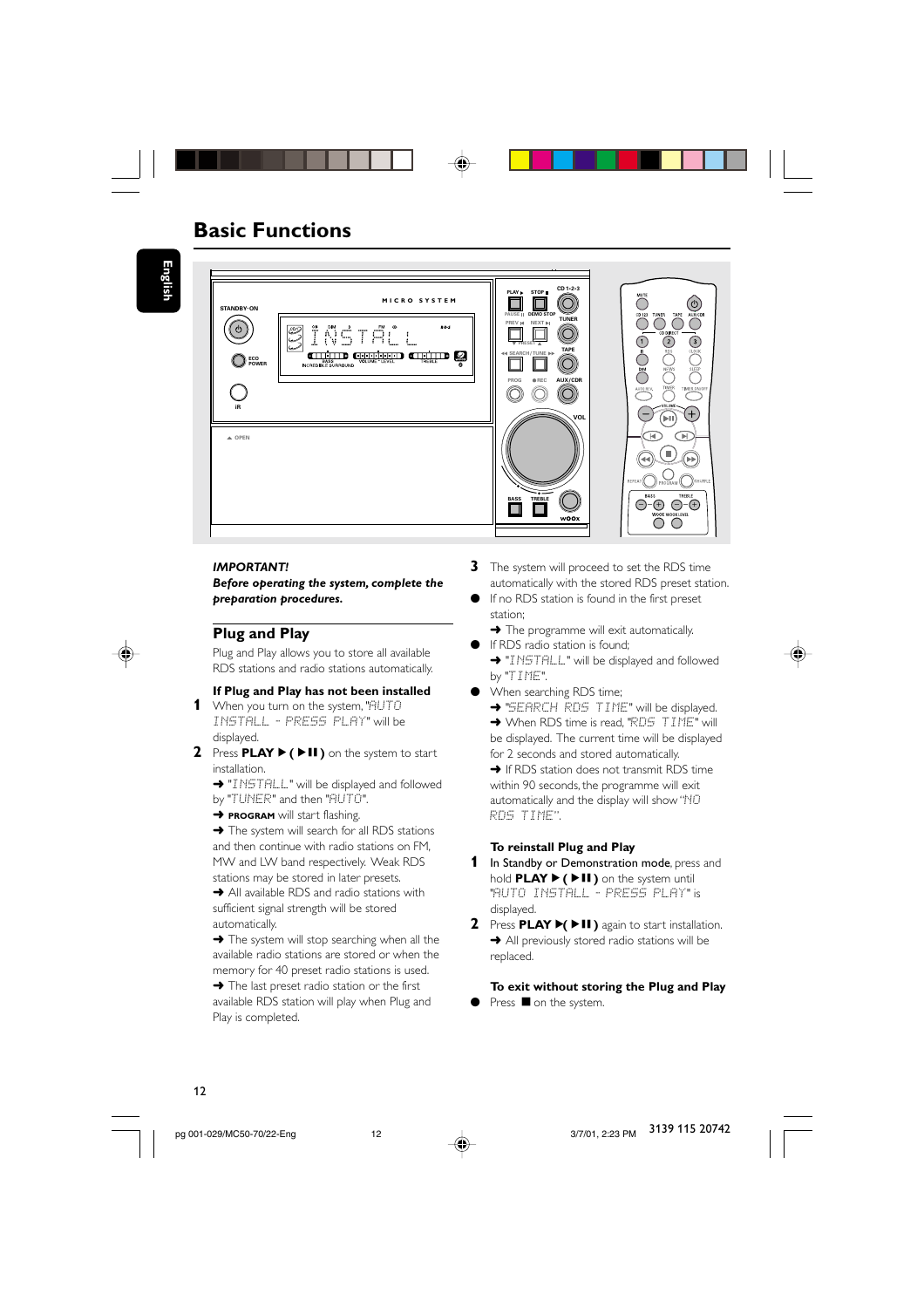

#### *Notes:*

*– When the power is turned on, the disc tray may open and close to initialise the system.*

*– If you do not complete Plug and Play installation, Plug and Play will be reinitiated the next time you turn on the power.*

*– If no stereo frequency is detected during Plug and Play, "*CHECK ANTENNA*" will be displayed.*

*– During Plug and Play, if no button is pressed within 15 seconds, the system will exit Plug and Play mode automatically.*

#### **Demonstration mode**

The system has a demonstration mode that shows the various features offered by the system.

#### **To activate the demonstration**

In Standby mode, press and hold DEMO **STOP** on the system until "DEMO ON" is displayed.

→ The demonstration will begin.

#### **To deactivate the demonstration**

Press and hold **DEMO STOP** on the system until "DEMO OFF" is displayed.

→ The system will switch to Standby mode.

#### *Note:*

*– Even if you remove the AC power cord and reconnect it to the wall socket, the demonstration will remain off until you activate it again.*

#### **Switching the system on In Standby/Demonstration mode**

#### Press **STANDBY ON.**

→ The system will switch to the last selected source.

- Press **CD 1•2•3 (CD 123)**, **TUNER**, **TAPE**, **AUX/CDR**.
- → The system will switch to the selected source. ● Press any one of the disc **CD OPEN**•**CLOSE**
	- **(CD1**0 **/ CD2**0 **/ CD 3**0**)** button.
	- → The system will switch to CD mode.

#### **In Eco Power Standby mode** Press **ECO POWER**.

- → The system will switch to last selected source. Press **CD 123, TUNER, TAPE** or **AUX/CDR**
- on the remote control.

→ The system will switch to the selected source.

#### **Switching the system to Standby mode**

#### **In Demonstration mode**

Press and hold **DEMO STOP** on the system.

#### **In any other source mode (except Eco Power Standby mode)**

● Press **STANDBY ON** (or  $\bigcirc$  on the remote control).

**→** The clock will appear on the display when the system is in Standby mode.

#### **Switching the system to Eco Power Standby mode (< 1 Watt)**

● Press **ECO POWER** (or press and hold  $\Phi$  on the remote control).

→ "ECO PWR" will be displayed, then the display screen will go blank.

→ The low power ECO POWER LED will be lighted.

#### *Note:*

*– If you have not deactivated the demonstration, it will resume five seconds after the system switches to Eco Power Standby or Standby mode.*

#### **Power Saving Automatic Standby**

As a power-saving feature, the system will automatically switch to Standby mode if you do not press any buttons within 30 minutes after a disc or tape has stopped playing.

**English**

pg 001-029/MC50-70/22-Eng 3/7/01



3139 115 20742

13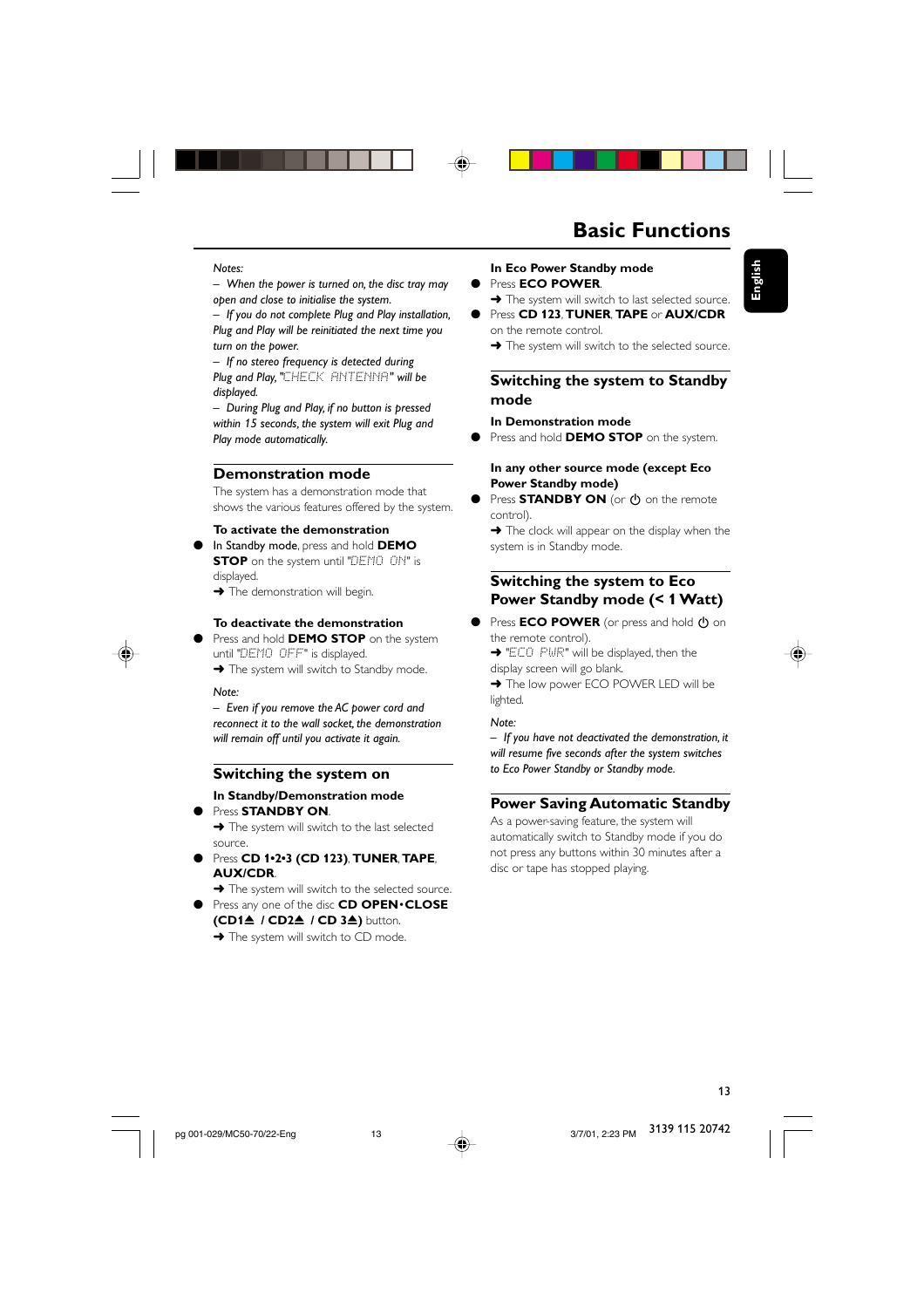# **English**

#### **Dim mode**

You can select the desired brightness for the display.

**•** Press **DIM** on the remote control repeatedly to select DIM 1, DIM 2, DIM 3 or DIM OFF display mode.

**→ DIM** and the corresponding mode number will appear on the display, except for DIM OFF mode.

- DIM OFF ......... All available LEDs light up, display screen will have full brightness, music level bar active.
- DIM 1 ............... Some LEDs light up, display screen will have full brightness, music level bar inactive.
- DIM 2 ...............All lightings turn off, display screen will have full brightness, music level bar inactive. DIM 3 ................ All lightings turn off, display
- screen will be at half brightness, music level bar inactive.

#### + **music level bar**

#### **Volume Control**

Adjust **VOL** to increase (turn knob clockwise or press VOLUME +) or decrease (turn knob anti $clockwise$  or press VOLUME  $-$  ) the sound level. → "-XX dB" will be displayed. "XX" denotes the volume level.

**→** When reached the minimum volume level. "VOL MUTE" will be displayed.

#### **To listen through the headphones**

Connect the headphones plug to the **PHONES** socket at the front of the system.

→ The speakers will be muted.

### **To switch off the volume temporarily**

- Press **MUTE** on the remote control. **→** Playback will continue without sound and "MUTE" will be displayed.
- To restore the volume, press **MUTE** again or increase the volume level.

#### **Interactive Sound Control**

*For optimal sound listening, you are only able to select BASS/TREBLE or wOOx at a time (for model MC-70 only).*

**wOOx** *(for model MC-70 only)*

There are three wOOx settings to enhance the bass response.

Press **wOOx** on the system repeatedly to select the next wOOx level or switch off the wOOx effect. *OR*

 $-1$  +  $-1$  +  $-1$  +  $+1$  $1^{\mathcal{J}}$ <sup>=</sup>**2**

- **1** Press **wOOx** on the remote control to switch ON (enhanced) or OFF (normal) the wOOx sound effect.
- **2** When wOOx is switched on, press **wOOx LEVEL** on the remote control repeatedly to select the desired wOOx level : WOOX 1, WOOX 2, WOOX 3 or WOOX OFF.

→ If "WOOX 1,2 or 3"" is selected, **WOOX** and the corresponding level number will appear on the display.

→ If "WOOX OFF"" is selected, the wOOx sound effect will be switched off.

#### *Notes:*

*– When switched off the wOOx effect, the last*

*Bass/Treble will resume automatically. – Some discs or tapes might be recorded in high*

*modulation, which causes a distortion at high volume. If this occurs, deactivate wOOx or reduce the volume.*



### 14

pg 001-029/MC50-70/22-Eng 3/7/01

**PHONES**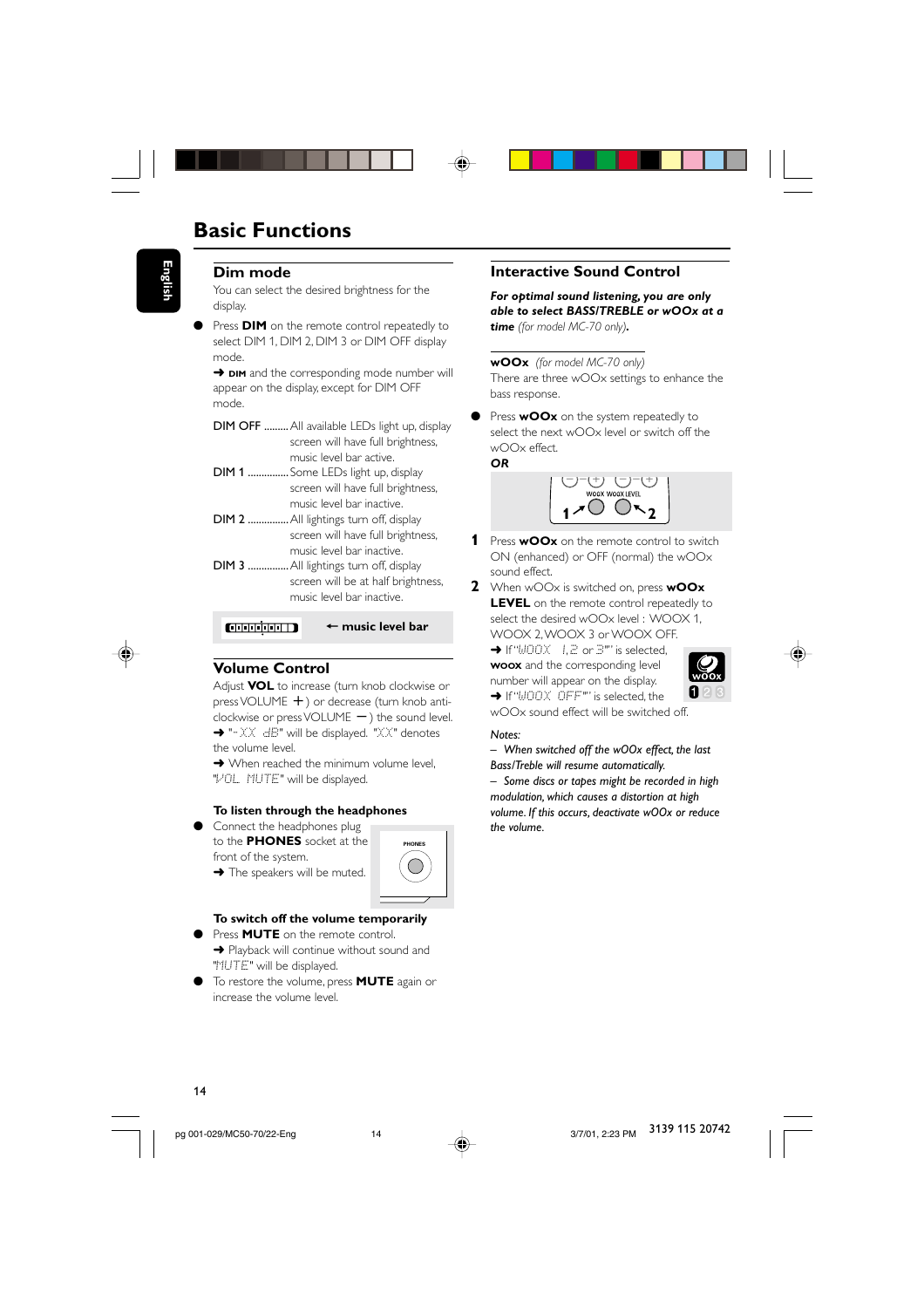

#### **Bass/Treble**

The BASS (low tone) and TREBLE (high tone) feature enables you to define the soundprocessor settings.

Press **BASS**  $+/-$  or **TREBLE**  $+/-$  on the remote control repeatedly to select the next Bass or Treble level.

*OR*



- **1** Press **BASS** or **TREBLE** on the system to select Bass or Treble sound feature.
- **2** Adjust the **VOL** on the system to select the desired Bass or Treble level. ➜ "BASS XX" or "TREB XX" will be

displayed. "XX" denotes the level as follows :  $MIN \rightarrow -2 ... \rightarrow 0 \rightarrow 1 ... \rightarrow +2 \rightarrow MIN ...$ 



#### *Notes:*

*– The volume knob can be used to adjust Bass/ Treble level immediately after you have selected the respective Bass/Treble sound feature. If the volume knob is not used within 5 seconds, it will become normal volume control function.*

*– The Bass/Treble mode will exit automatically if wOOx feature selected (for model MC-70 only).*

#### **IS (Incredible Surround)**

The Incredible Surround magnifies the virtual distance between the front speakers for an incredibly wide, enveloping, stereo effect.

● Press **IS** on the remote control repeatedly to activate/deactivate the surround sound effect. **→** If activated, **INCREDIBLE SURROUND** will appear on the display and "INCR SURROUND" will be displayed.

→ If deactivated, "IS OFF" will be displayed.



**English**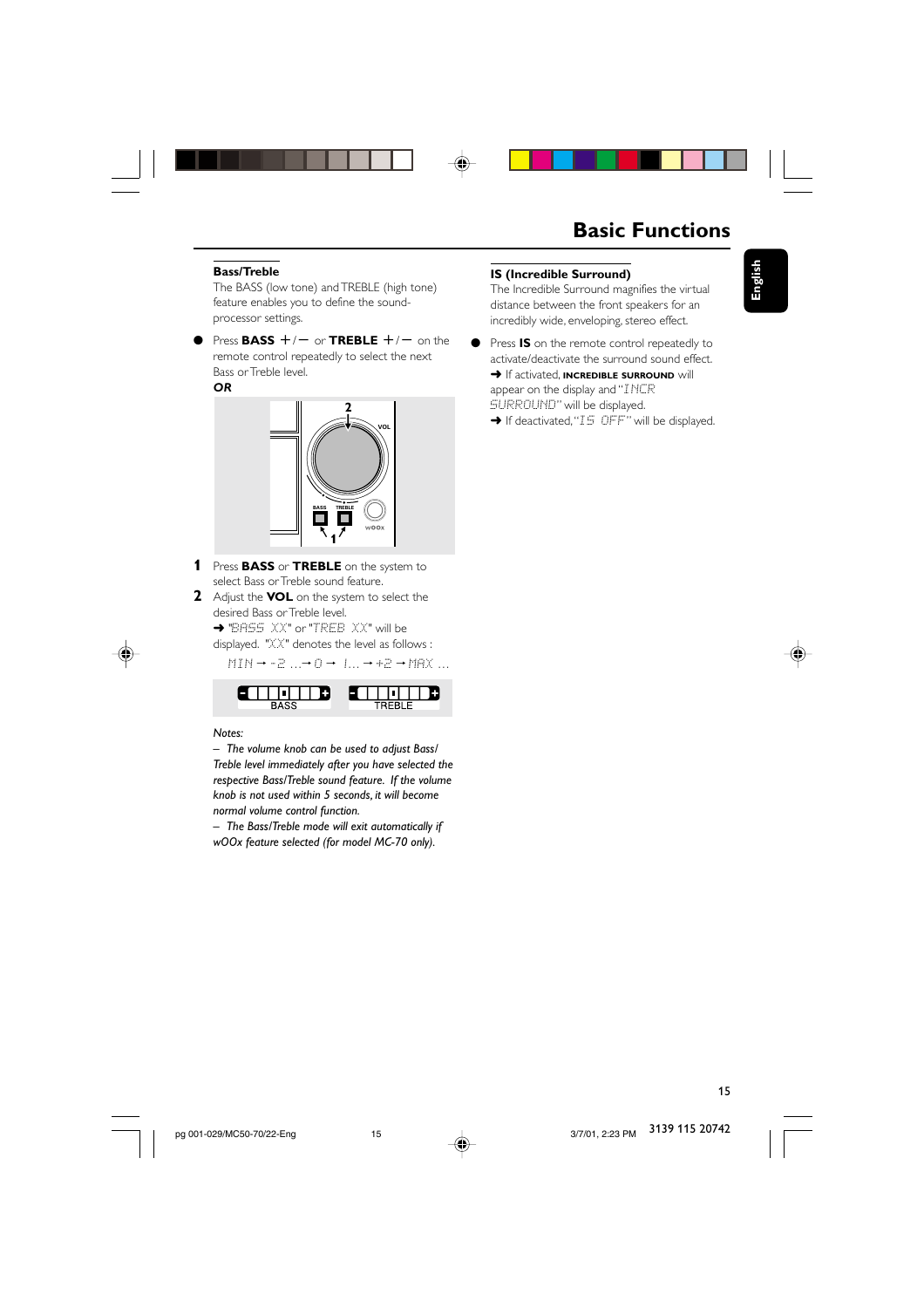

### **CD Operation**

**English**



#### *IMPORTANT!*

*– This system is designed for regular discs. Therefore, do not use any accessories such as disc stabiliser rings or disc treatment sheets, etc., as offered on the market, because they may jam the changer mechanism.*

*– Do not load more than one disc into each tray.*

#### **Discs for Playback**

This system can playback all digital audio CD, finalised digital audio CD-Recordable (CDR) discs and finalised digital audio CD-Rewritable (CDRW)discs.



### **Loading Disc**

- **1** Press **CD 1•2•3 (CD 123)** to select CD mode.
- **2** Press one of the disc **CD OPEN**•**CLOSE button (CD1<sup>4</sup> / CD2≜** / **CD 3≜**)



to open the desired disc tray.

- → The selected disc tray slides out.
- **3** Load a disc with the label side facing up.
- **4** Press again the corresponding button to close the disc tray.

→ "READING" will be displayed. The selected disc tray, total number of tracks and the playing time will appear on the display.

#### **To select a desired disc tray**

Press CD 1•2•3 (or CD 123 on the remote control) repeatedly.

→ "DISC | I", "DISC 2" or "DISC 3" will be displayed.

#### *Notes:*

*– To ensure good system performance, wait until the disc trays completely read the disc(s) before proceeding.*

*– The CD changer is only able to read the status of the current selected disc tray.*

### 16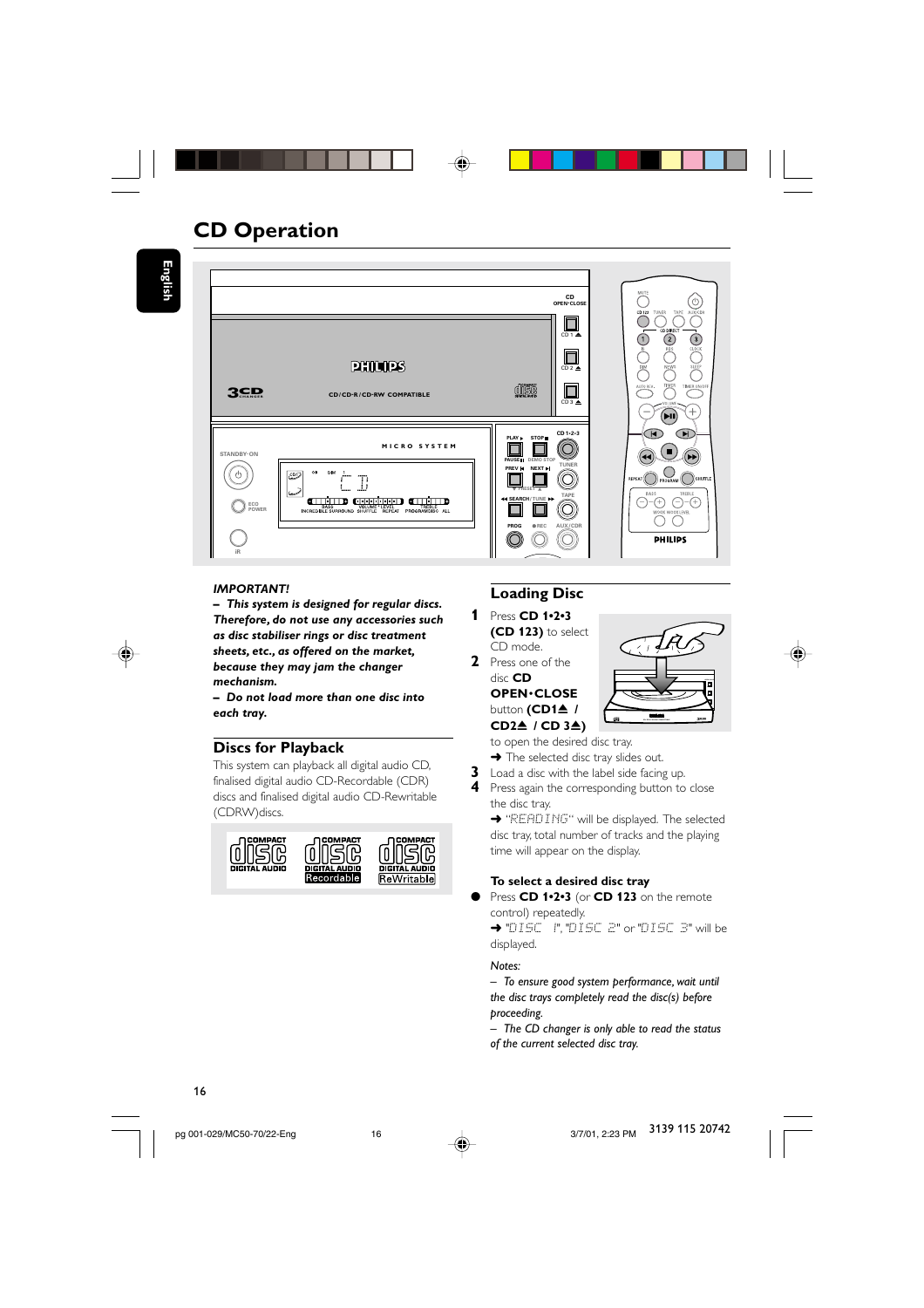### **CD Operation**

### **Disc Playback**



#### **To play all discs on the disc trays**

Press **PLAY** $\blacktriangleright$  ( $\blacktriangleright$ **II**).

→ All the available discs will play once, then stop. → During playback, the selected disc tray, track number and elapsed playing time of the current track will appear on the display.

#### **To play one disc only**

- Press one of the **CD DIRECT 1/2/3** buttons on the remote control.
	- → The selected disc will play once, then stop.

#### **To interrupt playback** Press **PAUSE<sup>II</sup>**( $\blacktriangleright$ II).

- **→** The current track time flashing.
- To resume playback, press **PLAY**É**(**ÉÅ**)** again.

#### **To stop playback**

Press **D** 

#### **To search for a particular passage during playback**

Press and hold  $\blacktriangleleft$  or  $\blacktriangleright$  and release it when the desired passage is located. → During searching, the volume will be reduced.

#### **To select a desired track**

- Press  $\blacksquare$  or  $\blacktriangleright$  repeatedly until the desired track appears on the display.
- If playback is stopped, press **PLAY**É**(**ÉÅ**)** to start playback.

#### *Note:*

*– In Shuffle mode, pressing*í *will cause the player to skip only to the beginning of the current track.*

#### **To skip to the beginning of the current track during playback**

Press **i<br/>
I once**.

### **To replace disc during playback**

You are able to replace or load in disc into the other two disc trays without interrupting current playback.

- While playback, press the **CD OPEN**•**CLOSE** button of the inactive disc tray (refer to "Loading Disc").
- If you press **CD OPEN**•**CLOSE** button of the active disc tray, the disc will stop playing and the disc tray will slide out.

**→** Once the disc tray is opened, it will be deselected.

#### **Programming the disc tracks**

Programming tracks is possible when playback is stopped. Up to 40 tracks can be stored in the memory in any order.

- **1** Load the desired discs on the disc trays (refer to "Loading Disc").
- **2** Press **PROG** to start programming. **→ PROGRAM** will start flashing
- **3** Press **CD 1•2•3** or **CD DIRECT 1/2/3** button to select a disc.
- **4** Press **i**<■ or ▶ repeatedly to select the desired track.
- **5** Press **PROG** to store the track.
- Repeat **steps 3–5** to store other discs and tracks.
- **6** Press **PLAY**É**(**ÉÅ**)** to start programme playback.

→ "PLAY PROGRAM" will be displayed.

● To end programming without starting playback, press **D** once.

→ The total number of tracks programmed and the total playing time will appear on the display.

#### *Notes:*

*– If the total playing time is more than "*99:59*" or if one of the programmed tracks has a number greater than 30, then "*--:--*" will appear on the display instead of the total playing time.*

*– If you attempt to programme more than 40 tracks, "*PROGRAM FULL*" will be displayed. – If you press any of the CD DIRECT 1/2/3 buttons on the remote control, the system will play the selected disc or track, and the stored programme will be ignored temporarily. The PROGRAM symbol also will disappear temporarily from the display. It will reappear when playback of the selected disc ends.*





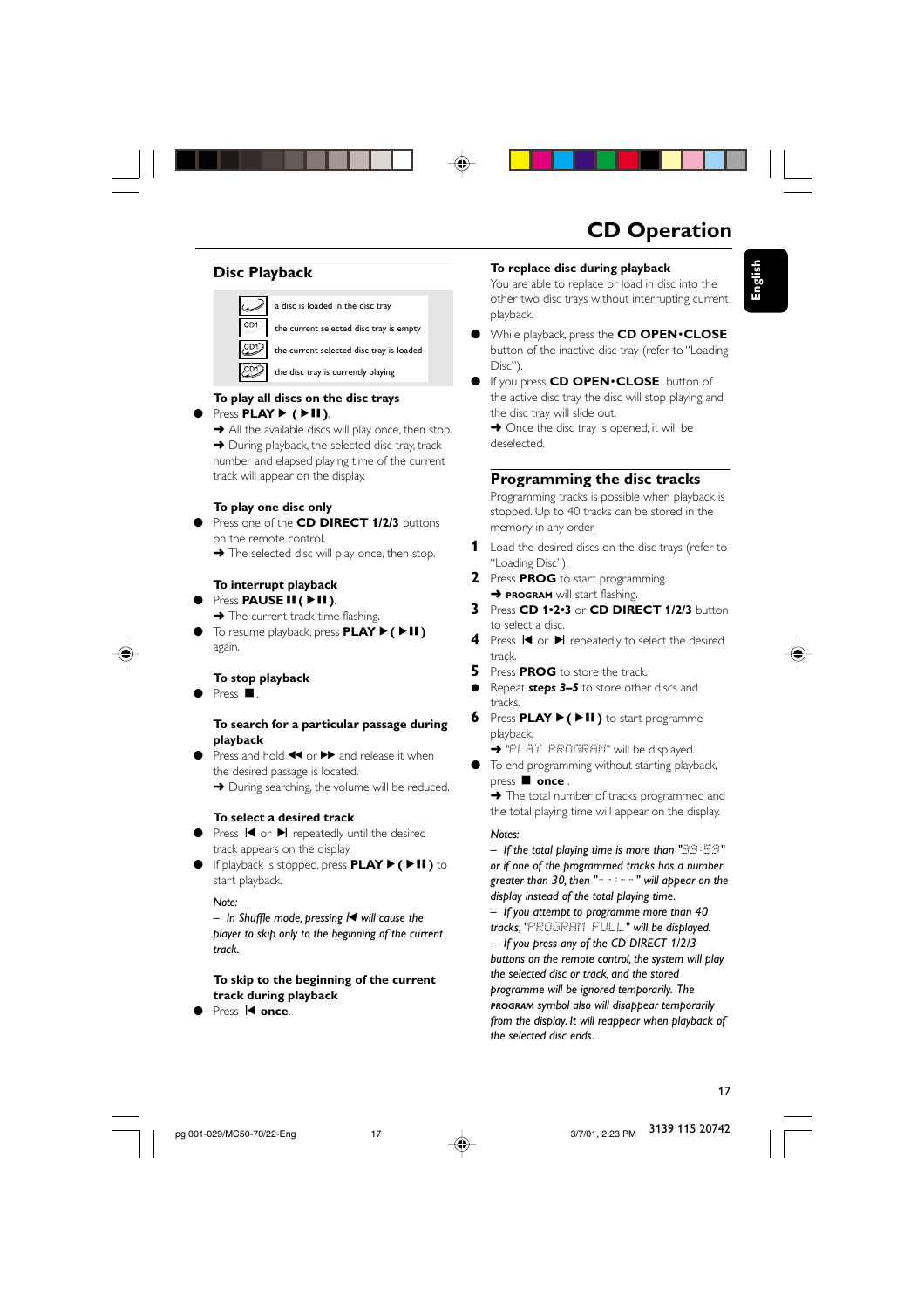### **CD Operation**

*– During programming, if no key is pressed within 20 seconds, the system will exit the Programme mode automatically.*

#### **To review the programme**

- Stop playback and press  $\blacktriangleright$  or  $\blacktriangleright$  repeatedly.
- To exit review mode, press  $\blacksquare$ .

#### **To erase the entire programme**

- Press **once** when playback is stopped or **twice** during playback.
	- → "PROGRAM CLEARED" will be displayed.
	- **→ PROGRAM** will disappear from the display.

#### *Note:*

*– The programme will be erased when the system is disconnected from the power supply or when the disc tray is opened.*

#### **Repeat**

The current track, a disc, all available discs or all programmed tracks can be played repeatedly.

- **1** Press **REPEAT** on the remote control repeatedly to select various repeat modes.
- **In normal playback**

 $\rightarrow$  "TRACK" – to repeat the current track, **REPEAT** will appear on the display.

➜ "DISC" – to repeat the entire disc, **REPEAT** and **DISC** will appear on the display.

→ "FILL DISC" – to repeat all available discs, **REPEAT**, **DISC** and **ALL** will appear on the display.

#### ● **In programme playback**

- → "TRACK" to repeat the current programmed track, **REPEAT** and **PROGRAM** will appear on the display.
- ➜ "PROGRAM" to repeat all programmed tracks, **REPEAT**, **PROGRAM**, **DISC** and **ALL** will appear on the display.
- The selected track/disc(s)/programme will now be played repeatedly until you press  $\blacksquare$ .
- **2** To resume normal playback, press **REPEAT** until the "OFF" mode is displayed.

#### **→ REPEAT** will disappear from the display. *Notes:*

- *Selecting SHUFFLE during repeat playback will cancel all repeat modes.*
- *Pressing any CD OPEN•CLOSE button will cancel all repeat modes.*

#### **Shuffle**

All the available discs and their tracks or all the programmed tracks can be played in random order.

- **1** Press **SHUFFLE** on the remote control. **→ SHUFFLE** will appear on the display.
- The discs and the tracks will be played in random order until you press  $\blacksquare$ .
- **2** To resume normal playback, press **SHUFFLE** again.
	- **→ SHUFFLE** will disappear from the display.

#### **When select REPEAT mode during shuffling**

#### ● **In normal shuffled playback**

➜ "TRACK" – to repeat shuffling the current track.

→ "ALL DISC" – to repeat shuffling all available discs.

- **In programme shuffled playback**
	- $\rightarrow$  "TRACK" to repeat shuffling the current programmed track.
	- → "PROGRAM" to repeat shuffling all programmed tracks.

#### *Note:*

*– Pressing any CD OPEN•CLOSE button will cancel shuffle mode.*

*For Recording, please refer to "Tape Operation/Recording".*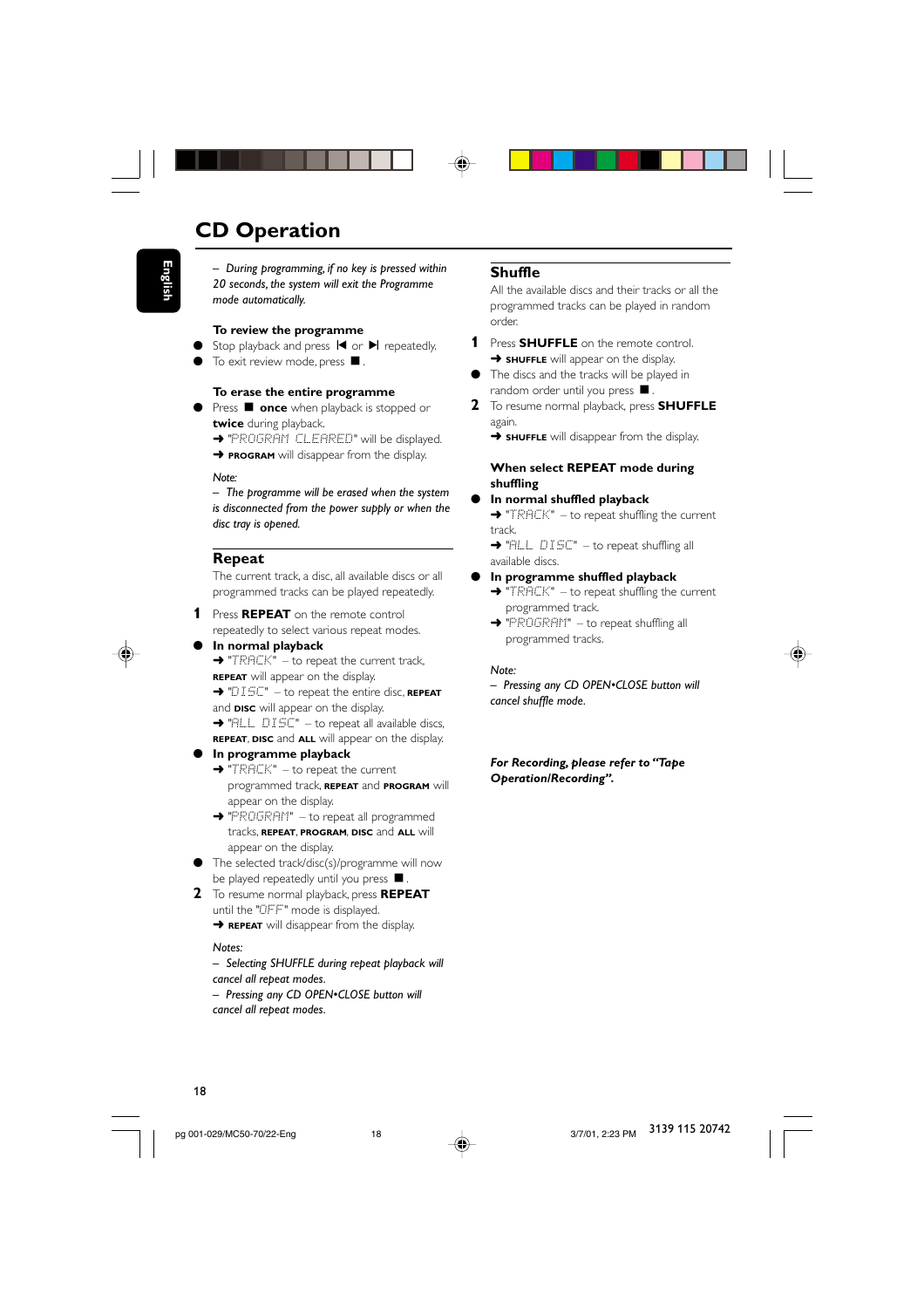

### **Radio Reception**



#### **Storing Preset Radio Stations**

You can store up to 40 preset radio stations in the memory.

#### **Automatic Preset Programming**

- Plug and Play setting (refer to "Basic Functions -Plug and Play"). *OR*
- **1** Press **TUNER** to select TUNER mode. → "TUNER" will be displayed. A few seconds later, the current radio frequency will appear on the display.

 $\rightarrow$  If an FM station is received in stereo,  $\infty$  will appear on the display.

#### **To begin automatic preset from a desired preset number**

Press  $\blacktriangleright$  or  $\blacktriangleright$  to select the desired preset number.

→ If a radio station has been stored in one of the presets, it will not be stored again under another preset number.

- **2** Press and hold **PROG** until "FIUTO" appears on the display.
	- **→ PROGRAM** will start flashing.

 $\rightarrow$  The system will search for all RDS stations and then continue with radio stations on FM, MW and LW band respectively.

**→** All available radio stations with sufficient signal strength will be stored automatically.

→ The system will stop searching when all the available radio stations are stored or when the memory for 40 preset radio stations is used.

➜ The last preset radio station or the first available RDS station will then be played when completed.

#### **To stop storing the automatic preset**

Press **PROG** or  $\blacksquare$  on the system.

*Note:*

found.

*– If no preset number is selected, automatic preset will begin from preset (1) and all your former presets will be overridden.*

#### **Manual Preset Programming**

- **1** Press **TUNER** repeatedly to select the desired waveband : FM, MW or LW.
- **2** Press **PROG**. **→ PROGRAM** will start flashing. **→** The next available preset number will be
- displayed for selection. **3** Press and hold  $\blacktriangleleft$  or  $\blacktriangleright$  until the frequency indication starts to change, then release. → The display will show "SEARCH" until a radio station with sufficient signal strength is

#### **To store the radio station to another preset number**

- Press  $\blacksquare$  or  $\blacksquare$  to select the desired preset number.
- **4** Press **PROG** again to store the radio station. **→ PROGRAM** will disappear from the display.
- Repeat *steps* 2–4 to store other preset radio stations.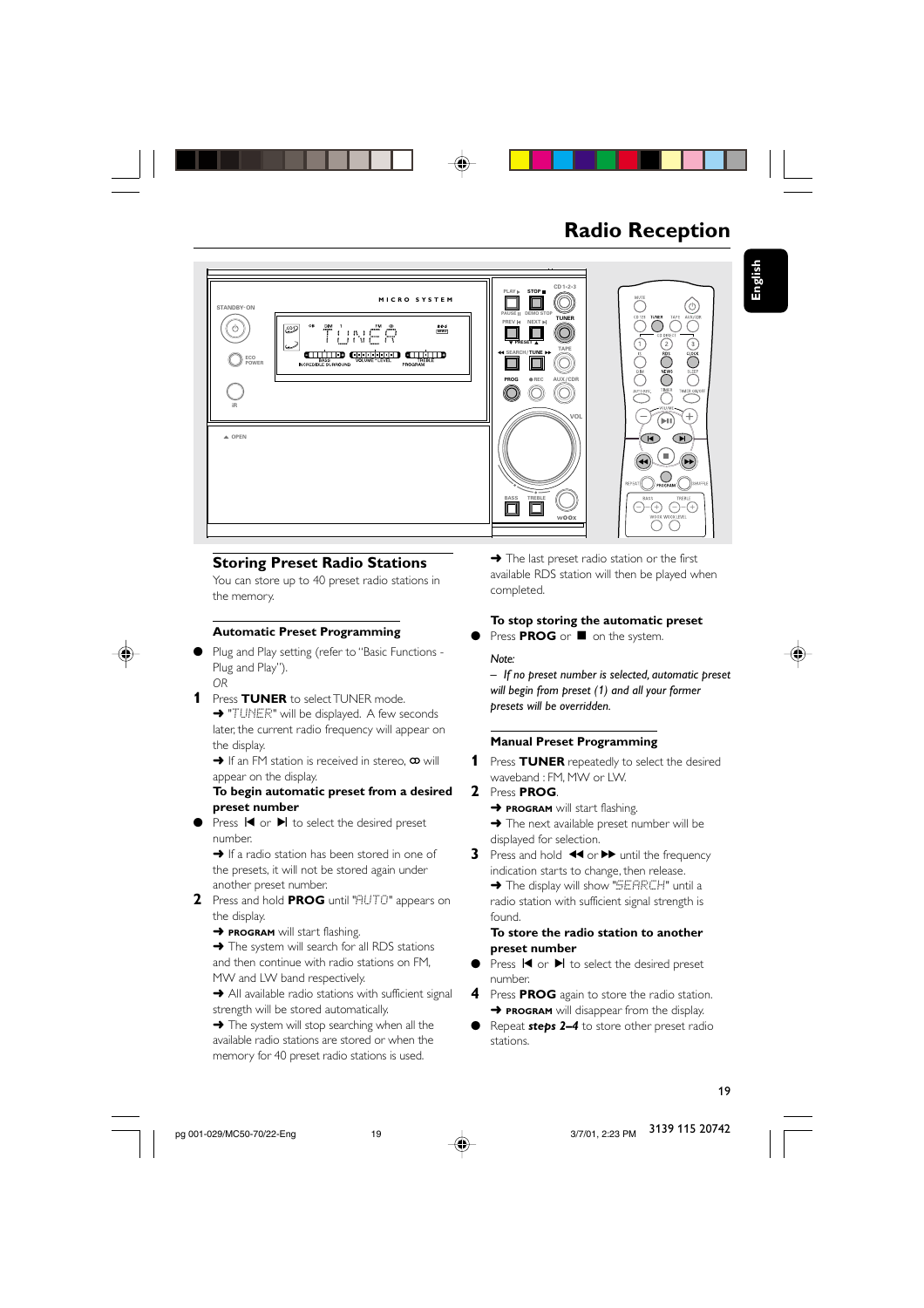## **Radio Reception**

**English**

#### **Tuning to a weak radio station**

Press  $\overline{\mathbf{4}}$  or  $\blacktriangleright$  briefly and repeatedly until the optimal reception is found.

#### **To stop storing the manual preset**

Press **O** on the system.

#### *Notes:*

*– If you attempt to store more than 40 preset radio stations, "*PROGRAM FULL*" will be displayed.*

*– During programming, if no key is pressed within 20 seconds, the system will exit the Programme mode automatically.*

#### **Tuning to Preset Radio Stations**

Once you've preset the radio stations, press  $\blacktriangleright$ or  $\blacktriangleright$  to select the desired preset number. **→** The preset number, radio frequency, and waveband will appear on the display.

#### **Erasing a Preset Radio Station**

- **1** Press  $\blacksquare$  or  $\blacksquare$  to select the preset radio station to be erased.
- **2** Press and hold on the system until "PRESET DELETED" appears on the display.
	- → The radio frequency remain on the display.

→ The preset numbers of all other preset radio stations in the band with higher numbers are also decreased by one.

Repeat **steps 1–2** to erase other preset radio stations.

*For Recording, please refer to "Tape Operation/Recording".*

### **RDS**

RDS (Radio Data System) is a broadcasting service that allows FM stations to send additional information along with the regular FM radio signal. This additional information can contain:

#### **STATION NAME:** The radio station name is displayed.

**PROGRAMME TYPE**: The following programme types exist and can be received by your tuner: News, Affairs, Info, Sport, Educate, Drama, Culture, Science, Varied, Pop M, Rock M, M.O.R. (middle of the road music), Light M, Classics, Other M, No type.

**RADIO TEXT (RT):** text messages appear on the display.

#### **Receiving RDS Radio Station**

Tuned to a radio station from FM band. → If the radio station transmitting RDS signal, the RDS logo  $(\mathbf{R} \cdot \mathbf{D} \cdot \mathbf{S})$  and the radio station name will appear on the display.

#### **To check the RDS information**

Press **RDS** on the remote control repeatedly to scroll through the following information (if available) : STATION NAME → PROGRAMME TYPE → RADIO TEXT → TUNED FREQUENCY  $\rightarrow$  STATION NAME ....

#### *Notes:*

*– If the tuned radio station does not transmit RDS signal or is a non RDS station, "*NO RDS*" will be displayed.*

*– If the RDS text message is not available at the RDS station, "*NO RDS TEXT*" will be displayed.*

#### **RDS Time**

Some RDS station may be transmitting a real clock time at an interval of every minute.

#### **Setting the RDS time**

**1** Press and hold **CLOCK** on the remote control. → "00:00" or current time starts flashing.

- **2** Press **RDS** on the remote control.
	- → "SEARCH RDS TIME" will be displayed.
	- → When RDS time is read, "RDS TIME" will be displayed. The current time will be displayed
	- for 2 seconds and stored automatically.

→ If the RDS station does not transmit RDS time within 90 seconds, "NO\_RD5\_TIME" will be displayed.



20

pg 001-029/MC50-70/22-Eng 3/7/01, 2:23 PM 20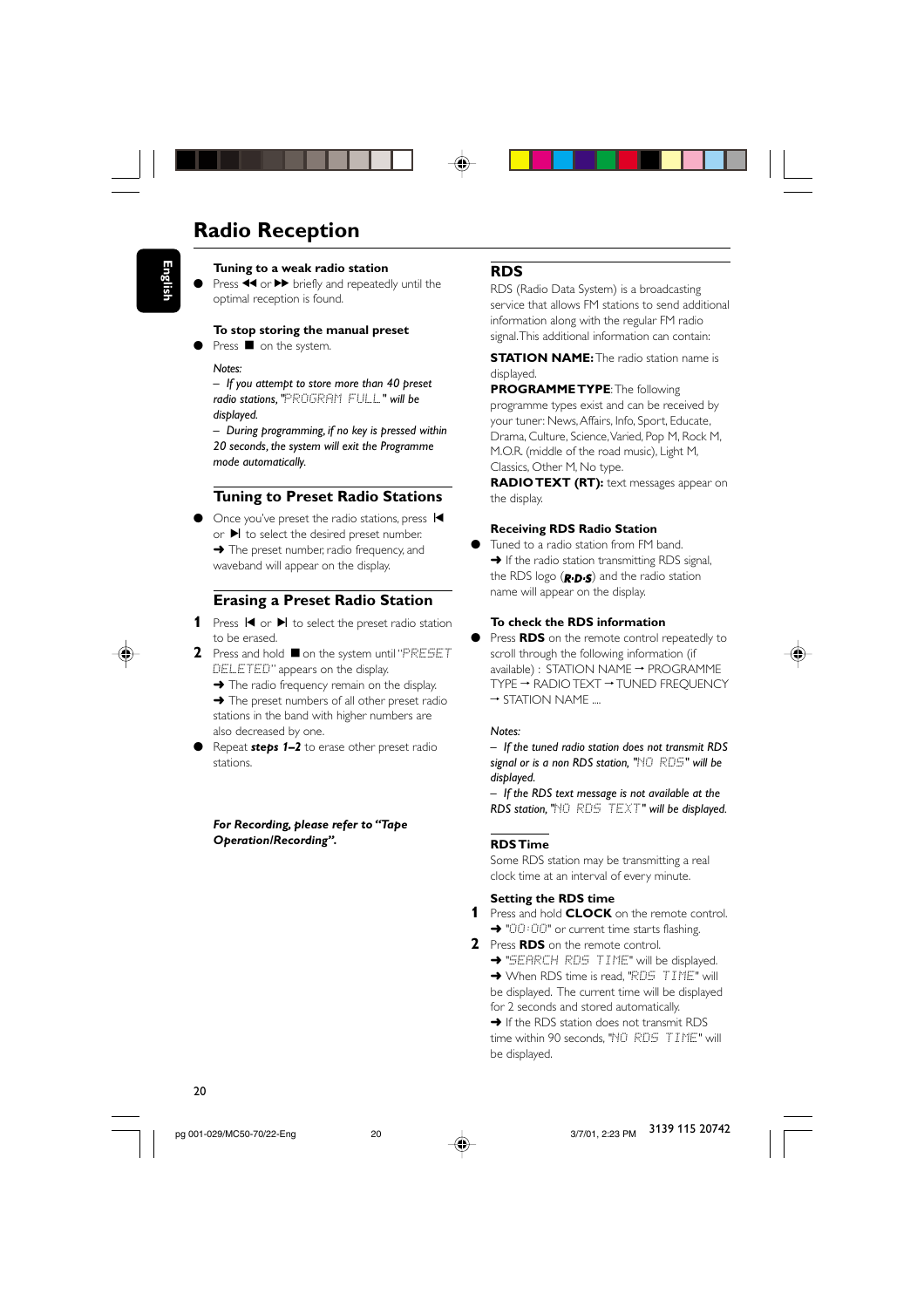

### **Radio Reception**

#### *Note:*

*– Some RDS station may be transmitting a real time clock at a minute interval. The accuracy of the transmitted time depends on the transmitting RDS station.*

**NEWS** *(only available in RDS radio station)* Once the News PTY (Programme Type) is detected in a RDS station, it will switch to TUNER mode automatically.

#### *IMPORTANT!*

*You can activate NEWS function in Standby, Demonstration or any source mode except Tuner and Eco Power Standby mode.*

#### **To start NEWS function**

**1** Press **NEWS** on the remote control. **→ "HEWS" and NEWS logo (***MEWS*) will appear on the display.

→ It will scan the radio stations stored in the first 5 preset and wait for the News Programme Type data to be available in any of these RDS radio stations.



- If no RDS station is detected in the first 5 presets, the system will exit NEWS function. → "NO RDS NEWS" will be displayed and **NEWS** will disappear from the display.
- **2** When NEWS transmission is detected, the system will switch to Tuner mode automatically. **→** *NEWS* will start flashing.
- At the end of news bulletin, the system will switch to the last selected source and resume its last operation (for example, before detecting the transmission, the system is playing track 5 of disc 1, it will resume playback from the same position).

#### *Notes:*

*– You have to exit Tuner mode before selecting NEWS function.*

*– While searching NEWS in progress, the current source activity will remain uninterrupted.*

- *Before you activate the NEWS feature, ensure that the first 5 presets have RDS stations.*
- *The NEWS works only once for each activation.*
- *The NEWS will not start if a recording is in progress.*

### **To cancel NEWS function**

- Press **NEWS** again or press **TUNER** to select tuner mode.
- During news bulletin, press any other available source keys to execute the relevant source mode.



**English**

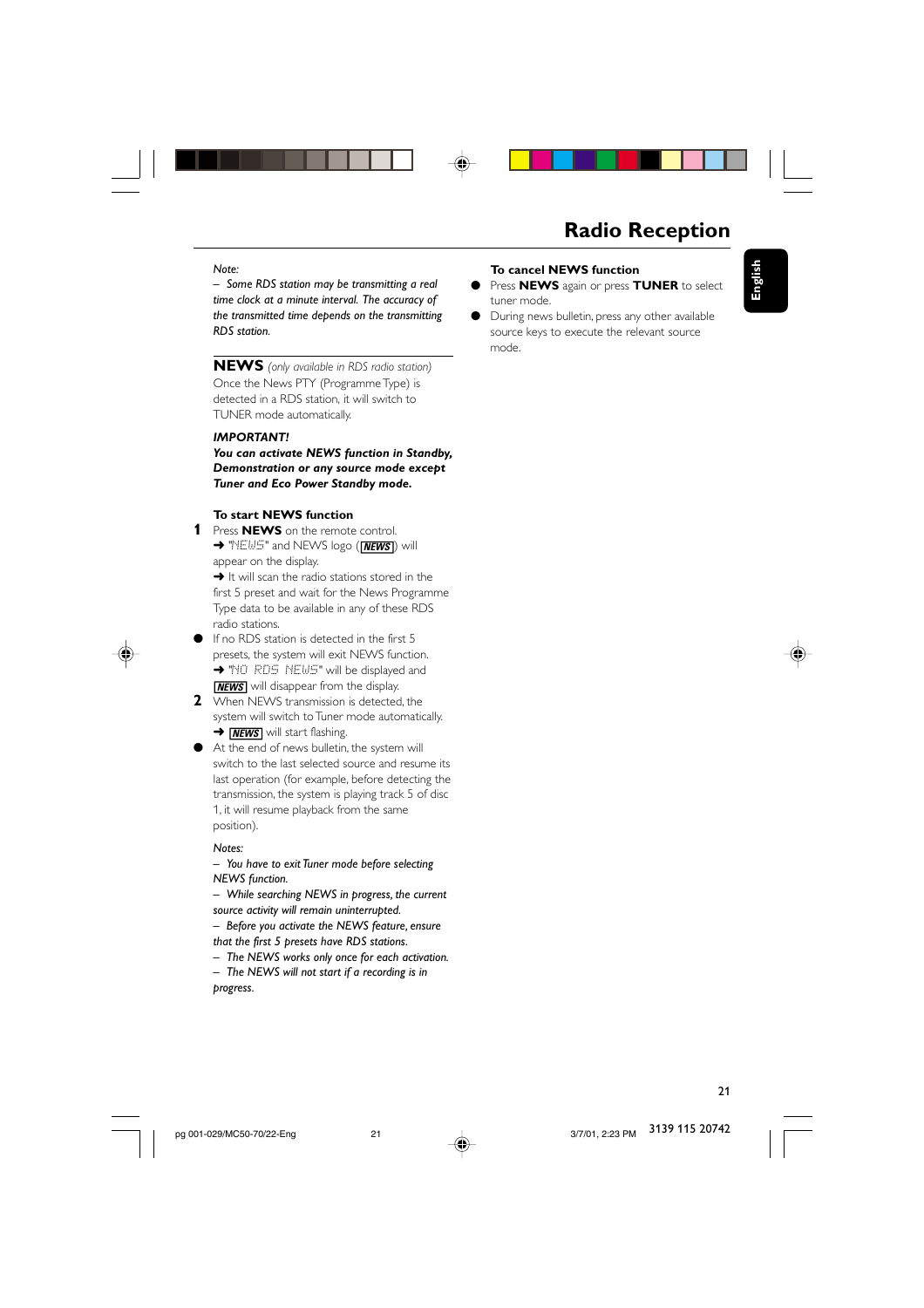

### **Tape Operation/Recording**

**English**



#### *IMPORTANT!*

*– Before playing a tape, check and tighten slack tape with a pencil. Slack tape may get jammed or may burst in the mechanism. – C-120 tape is extremely thin and is easily*

*deformed or damaged. It is not recommended for use in this system.*

*– Store the tapes at room temperature and do not put them too close to a magnetic field (for example, a transformer, TV or speaker).*

### **Tape Playback**

- **1** Press **TAPE** to select tape mode.
- **2** Press  $\triangle$  **OPEN** to open the tape deck door.
- **3** Insert a recorded tape and close the tape door.
- Load the tape with the open side down and the full spool to the left.



**4** Press **PLAY** ▶ (▶II) to start playback. → "TAPE" with playback direction indicator will appear on the display.

#### **To stop playback**

 $\bullet$  Press  $\blacksquare$ .

#### **To change the playback side** Press **i** or  $\blacktriangleright$  *i.*

 $\rightarrow$  The  $\blacktriangleleft$  (BACK) or  $\blacktriangleright$  (FRONT) appear on the display, depending on the tape side selected.

#### **To change the playback mode**

- Press **AUTO REV.** on the remote control repeatedly to select the different playback modes.
	- å : playback on one side of the tape only.
- ∂ : both sides are played once. ∫: both sides are played repeatedly, up
- to 10 times each side unless you press  $\blacksquare$ .

#### **To rewind or fast forward during playback**

- Press and hold <<<<a>A or<br/>>>b until the desired passage is reached, then release.  $\rightarrow$  The tape continues playing.
- The tape will stop automatically at the end of the tape during rewinding or fast forwarding. → During searching, the sound is reduced to a low volume.

#### **To rewind or fast forward when playback is stopped**

- 1 Press  $\overline{4}$  or  $\overline{P}$ .
- **2** Press **v** when you reached the desired passage.

### 22

pg 001-029/MC50-70/22-Eng 3/2<br>
and 22 PM 22 PM 2011, 2012, 2014, 2014, 2014, 2014, 2014, 2014, 2014, 2014, 2014, 2014, 2014, 2014, 2014, 201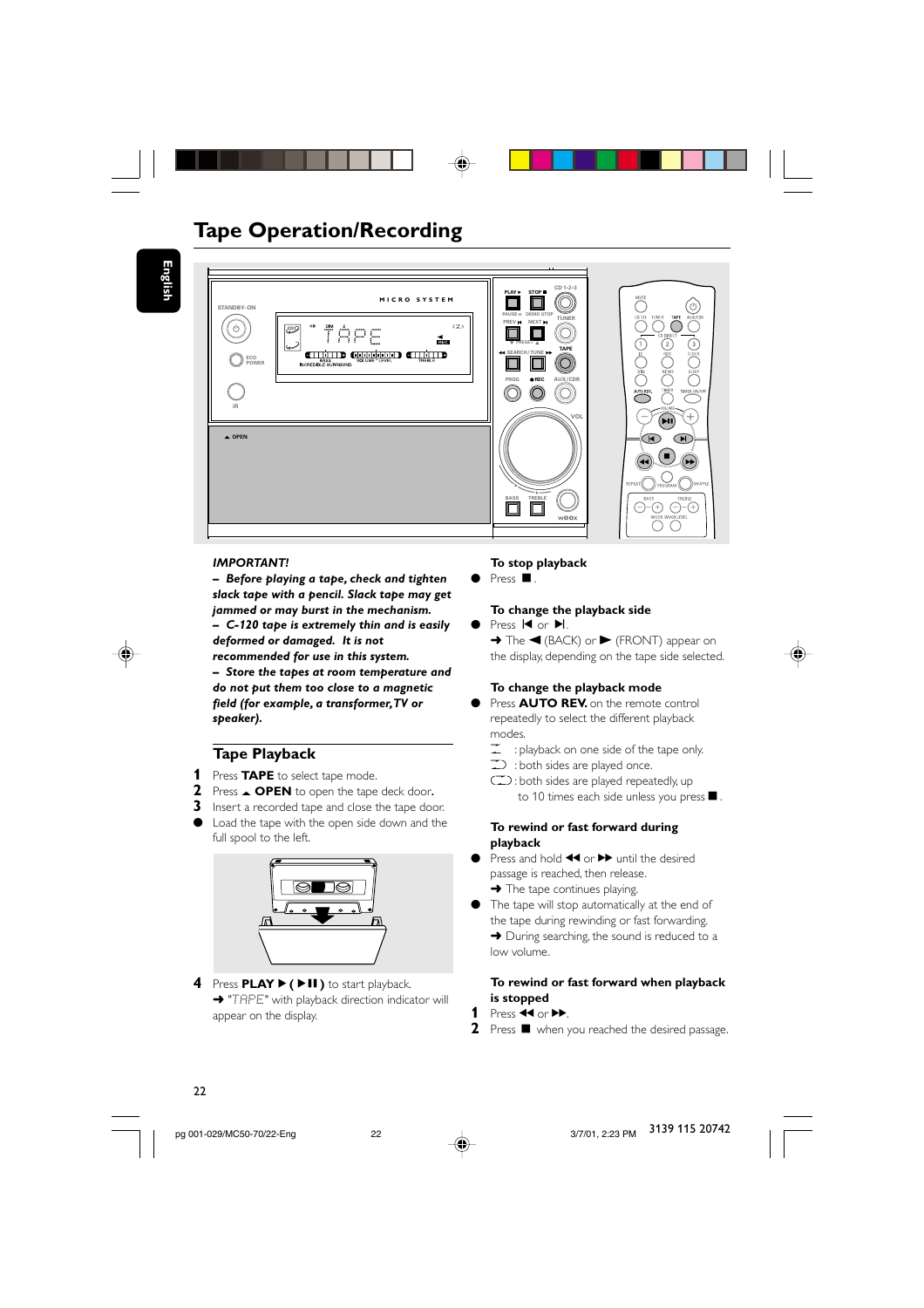

### **Tape Operation/Recording**

#### *Note:*

*– During rewinding or fast forwarding of a tape, it is also possible to select another source (CD, TUNER or AUX, for example).*

### **General Information on Recording**

- For recording, use only tape of IEC type I (normal tape) or IEC type II  $(CrO<sub>2</sub>)$ .
- The recording level is set automatically, regardless of the position of the Volume, Incredible Surround, BASS/TREBLE, and so forth.
- The tape is secured at both ends with leader tape. At the beginning and end of the tape, nothing will be recorded for six to seven seconds.
- To prevent accidental recording, break out the tab on the left shoulder of the tape side you want to protect.



If "CHECK TAPE" is displayed, the protection tab has been broken. Put a piece of clear adhesive tape over the opening. Do not cover the Cr0 $_{\textrm{\tiny{2}}}$  tape detection hole when covering the tab opening.



#### *IMPORTANT!*

*Recording is permissible if copyright or other rights of third parties are not infringed upon.*

#### **Preparation for Recording**

- **1** Press **TAPE** to select tape mode.
- **2** Load a recordable tape into the tape deck.
- **3** Press  $\blacksquare$  or  $\blacksquare$  to select the recording tape side.  $\rightarrow \blacktriangleleft$  appears on the display for the reverse
	- side.
	- → ▶ appears on the display for the forward side.
- **4** Press **AUTO REV.** on the remote control repeatedly to select a recording mode.  $\rightarrow$   $\overline{\phantom{a}}$  for recording on one side only. → **<2** for recording on both sides.
- **5** Prepare the source to be recorded. **CD 1•2•3** – load the disc(s). **TUNER** – tune to the desired radio station. **AUX** – connect external equipment.

### **When recording is in progress**

- $\rightarrow$   $\equiv$  starts flashing.
- It is not possible to change tape side.
- It is not possible to listen to another source.
- It is not possible to activate the timer function.

#### **One Touch Recording**

- **1** Press **CD 1•2•3**, **TUNER** or **AUX** to select the source.
- **2** Start playback of the selected source.
- **3** Press  $\bullet$  **REC** to start recording.

#### **To stop recording**

Press **O** on the system.

#### *Note:*

*– One Touch Recording is not possible in TAPE mode, "*SELECT SOURCE*" will be displayed.*

3139 115 20742



**English**

23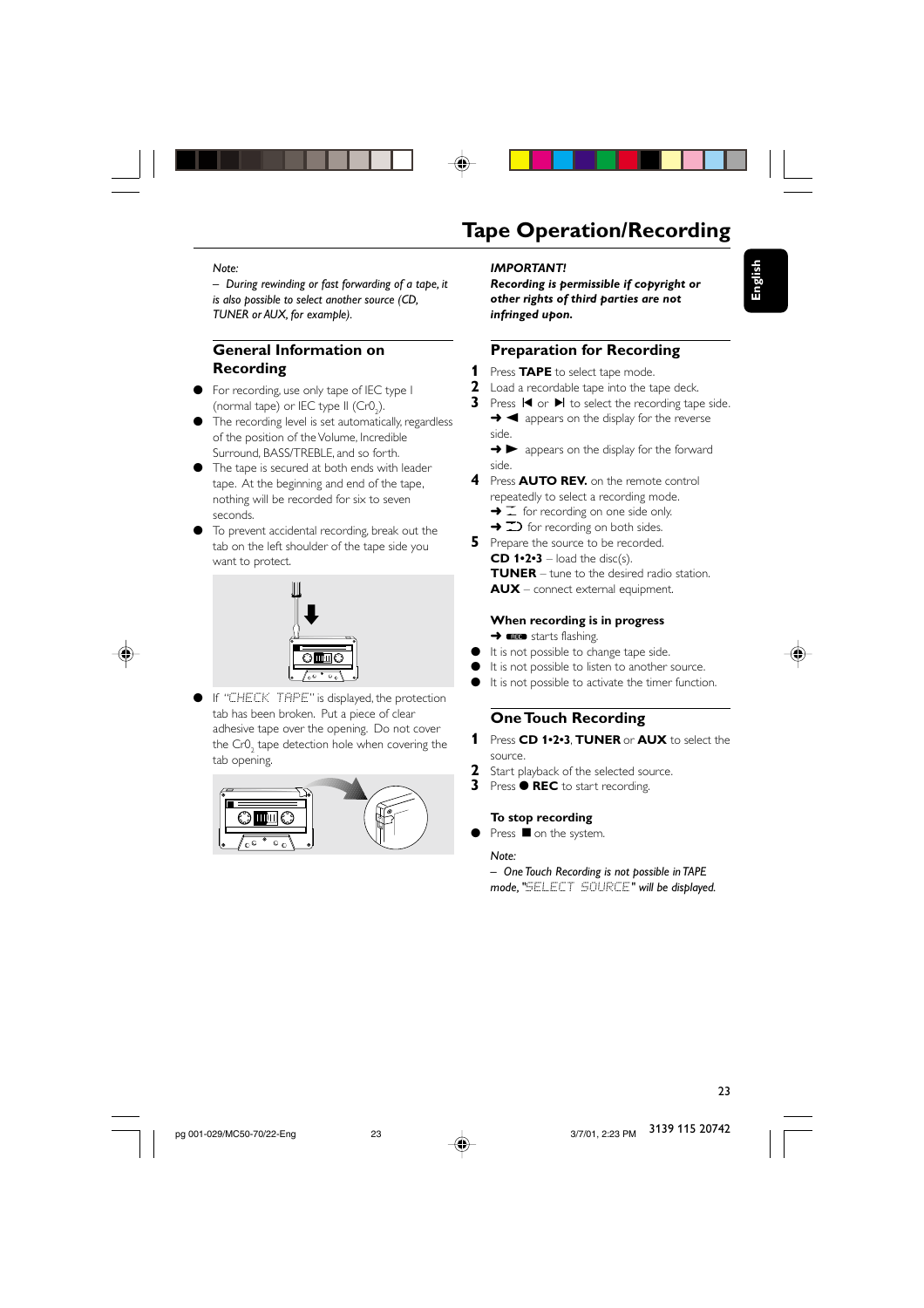

### **Tape Operation/Recording**

### **CD Synchro Recording**

**1** Press **CD 1•2•3** to select the disc.

**English**

- Press  $\blacksquare$  or  $\blacktriangleright$  to select the desired track to start recording.
- You can programme the tracks in the order you want them to be recorded (refer to "CD Operation - Programming the disc tracks").
- **2** Press **REC** to start recording. → The disc will start playback automatically.

#### **To select another track during recording**

- **1** Press **PAUSE II** ( $\blacktriangleright$ **II**) to interrupt recording.
- 2 Press  $\blacksquare$  or  $\blacksquare$  to select the desired track.
- **3** Press **PLAY** ► (►II) to resume recording.

#### **To stop recording**

Press ■ **→** Recording and disc playback will stop simultaneously.

#### **Digital Recording via Digital Out**

For CD digital recording, please refer to the instruction manuals for the CD recorder, digital audio equipment and so forth.



## **External Sources**



#### **Listening to External Sources**

- **1** Connect the audio out terminals of the external equipment (TV, VCR, Laser Disc player, DVD player or CD Recorder) to the AUX/CDR IN terminals of your system.
- **2** Press **AUX/CDR** repeatedly to select CDR mode or normal AUX mode. → "CDR" or "AUX"will be displayed.
- If the sound from the external source is distorted, select CDR mode for listening.

#### *Notes:*

- *You are advised not to listen to and record from the same source simultaneously.*
- *All the interactive sound control features (IS or BASS/TREBLE, for example) are available for*
- *selection.*
- *Refer to the operating instructions for the connected equipment for details.*

*For Recording, please refer to "Tape Operation/Recording".*



pg 001-029/MC50-70/22-Eng 3/4<br>
and 24 PM 24 PM 24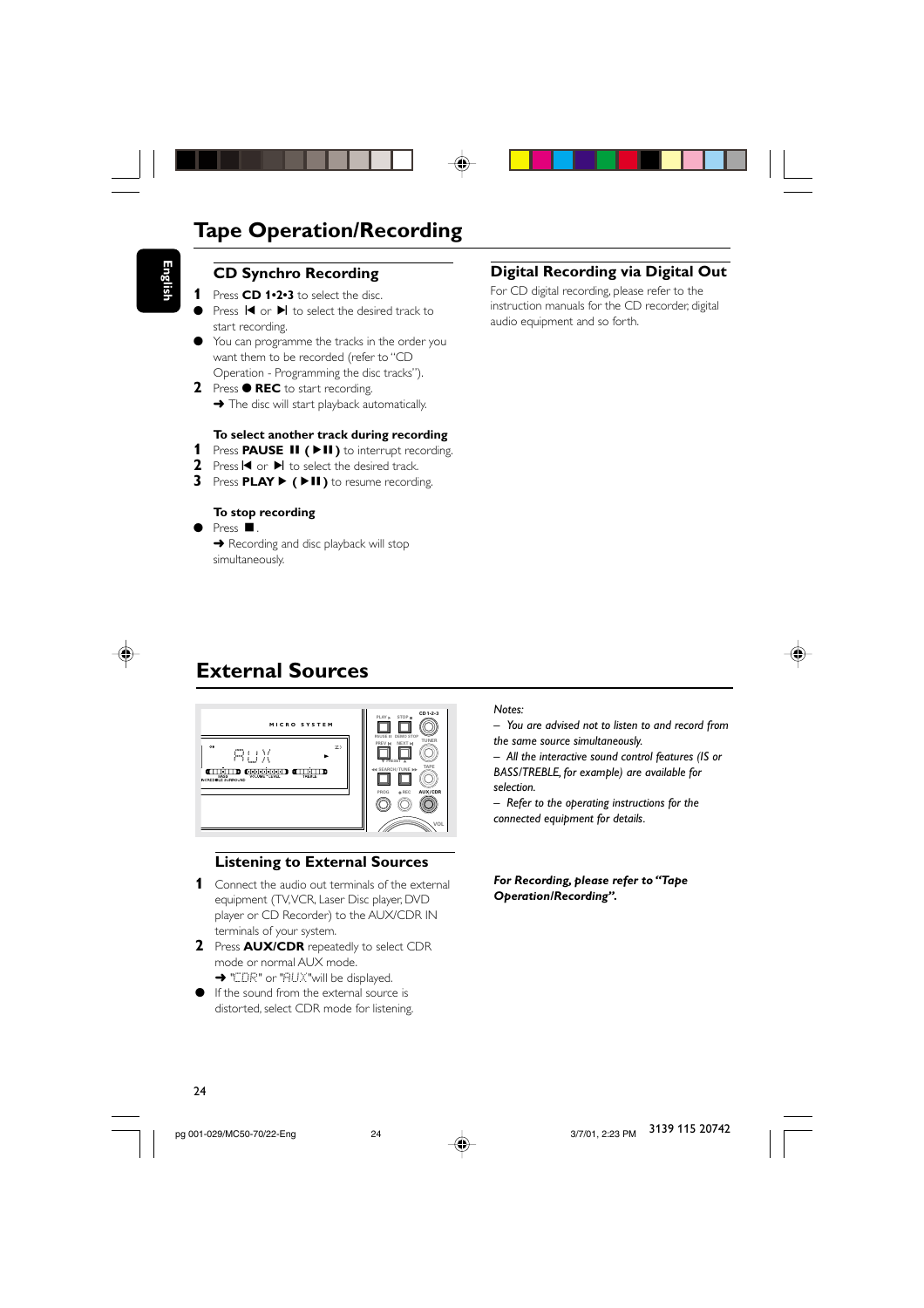

### **Clock/Timer**

**English**



#### *IMPORTANT!*

*When in Eco Power Standby mode, it is not possible to operate the clock or timer function.*



#### **Clock Setting**

The clock can be set in either 12-hour or 24-hour mode ("AM 12:00" or "00:00" for example)

- **1** Press and hold **CLOCK** on the remote control until the time flashing on the display.
- **2** Press **PROG** on the system repeatedly to select clock mode.
	- $\rightarrow$  If 12-hour mode is selected, "AM  $XX:XX"$ will start flashing.
	- $\rightarrow$  If 24-hour mode is selected, "XX:XX" will start flashing.
- **3** Press << or  $\blacktriangleright$  on the system repeatedly to set the hour.
- **4** Press **i** or ▶ on the system repeatedly to set the minute.
- **5** Press **CLOCK** again to store the setting. → The clock will start working.

#### **To exit without storing the setting**

Press **O** on the system.

#### *Notes:*

*– The clock setting will be cancelled when the power cord is disconnected or if a power failure occurs.*

*– During clock setting, if no key is pressed within 90 seconds, the system will exit clock setting mode automatically.*

*– To set the clock automatically through the time information in the RDS signal, refer to "Radio Reception - RDS Time".*

#### **Display Clock**

The system allows you to select clock display or normal display in any source mode (except Eco Power Standby mode). When in Standby mode, the clock will automatically be displayed.

**• Press CLOCK** on the remote control repeatedly to select clock display or normal display mode.

**→** When in clock display mode, clock will be displayed. If the clock has not been set, "-----" will appear on the display.

#### *Note:*

*– If you pressed any keys during clock display mode, the display will briefly show the information related to the selected mode.*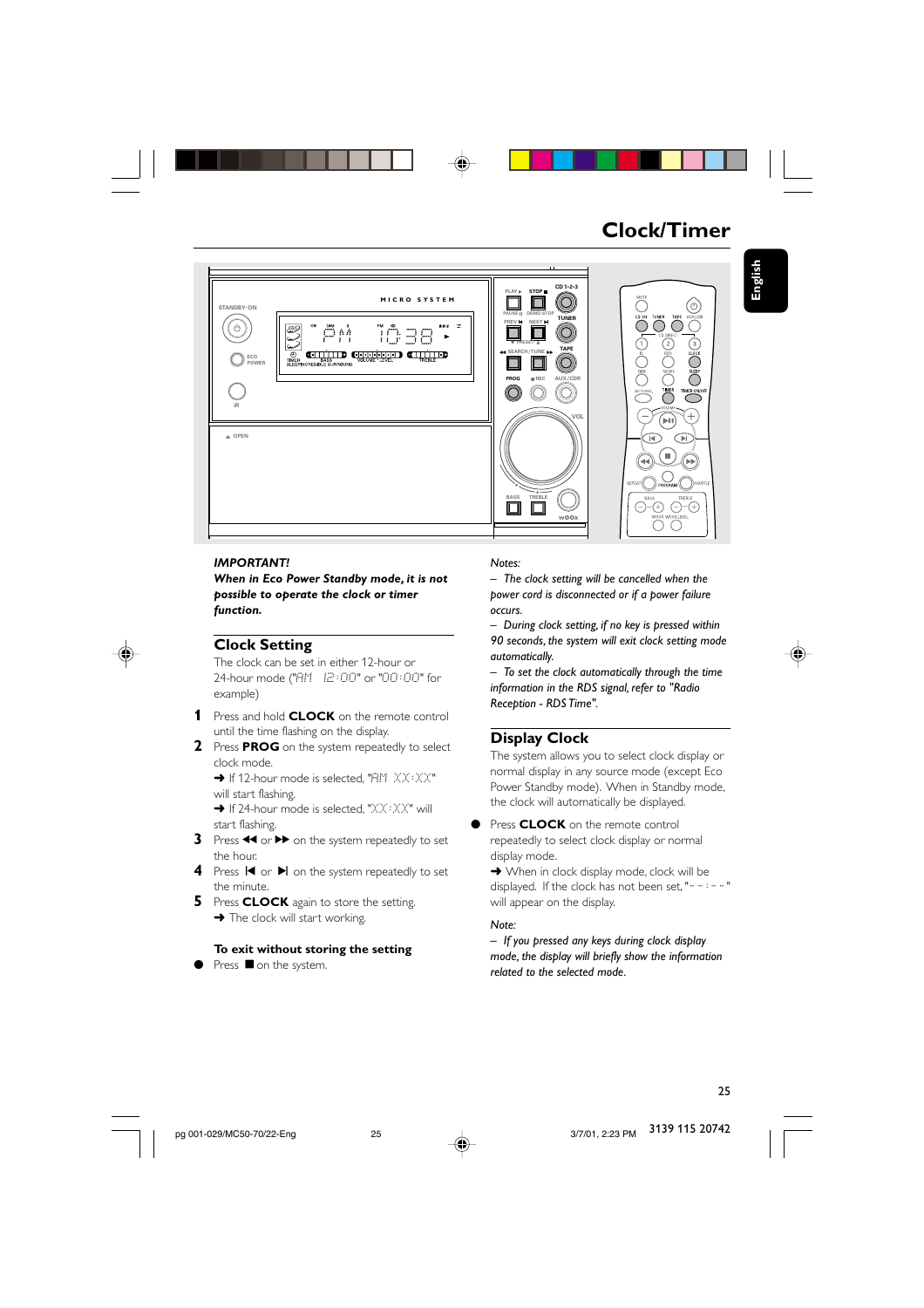### **Clock/Timer**

#### **Timer Setting**

The system can switch on to CD, TUNER, or TAPE mode automatically at a preset time, serving as an alarm to wake you up.

#### *IMPORTANT!*

- *Before setting the timer, ensure that the clock is set correctly.*
- *The timer will always be switched on after it has been set.*

*– The timer will not start if a recording is in progress.*

*– The volume of the timer will increase gradually from the minimum level to the last tuned volume level.*

**1** Press and hold **TIMER** on the remote control for more than **two seconds**.

→ "AM 12:00" or "00:00" or the last timer setting will start flashing.

→ **TIMER** 4) will start flashing.

→ The selected source will be lighted while other available sources are flashing.

- **2** Press **CD 1•2•3**, **TUNER** or **TAPE** to select the desired source.
- Before setting the timer, make sure the music source has been prepared.

**CD 1•2•3** – Load the disc(s). To start from a specific track, make a programme (refer to "CD Operation - Programming the disc tracks"). **TUNER** – tune to the desired radio station. **TAPE** – load a prerecorded tape.

- **3** Press à or á on the system repeatedly to set the hour for the timer to start.
- Press  $\blacksquare$  or  $\blacksquare$  on the system repeatedly to set the minute for the timer to start.

**5** Press **TIMER** to store the start time. → "TIMER ON" will be displayed and followed by the set timer "XX:XX" and then the selected source.

→ **TIMER**  $\oplus$  will remain on the display.

At the preset time, the selected source will play.

#### **To exit without storing the setting**  $\bullet$  Press  $\blacksquare$  on the system.

### *Notes:*

*– If CD is the selected source and it is not available when the preset time is reached, Tuner will be selected automatically.*

*– During timer setting, if no key is pressed within 90 seconds, the system will exit timer setting mode automatically.*

#### **To check the TIMER**

Press **TIMER** on the remote control. → If the timer has been activated, the set timer information will be displayed. → If the timer has been deactivated, "OFF" will

be displayed.

#### **To activate/deactivate the TIMER**

Press **TIMER ON/OFF** repeatedly on the remote control.

→ If activated, the last set timer information will be shown for a few seconds and **TIMER**  $\oplus$  will appear on the display.

→ If deactivated, "DFF" will be displayed.

#### **Sleep Timer Setting**

The sleep timer enables the system to switch to Standby mode automatically within a preset amount of time.

**1** Press **SLEEP** on the remote control repeatedly to select a preset amount of time.

→ The selections are as follows (time in minutes):

 $15 \rightarrow 30 \rightarrow 45 \rightarrow 60 \rightarrow 0$ FF  $\rightarrow 15 \dots$ → "SLEEP XX" or "OFF" will be displayed. "XX" is the time in minutes.

**2** When you reach the desired length of time, stop pressing the **SLEEP** button.

**→ SLEEP** will appear on the display, except for "OFF" mode.

**→** The Sleep Timer is now set. Before the

- system switches to standby mode, a countdown
- of 10 seconds will be displayed.

"SLEEP 10" → "SLEEP 9"... → "SLEEP  $I' \rightarrow "SLEEP"$ 

#### *While SLEEP mode is activated*

#### **To check the remaining length of time**

● Press **SLEEP once**.

#### **To change the preset sleep timer**

Press **SLEEP twice**. **→** The display will show the remaining time followed by the sequence of sleep timer options.

#### **To deactivate the Sleep Timer**

Press **SLEEP** repeatedly until "OFF" is displayed, or press the **STANDBY ON** button.

pg 001-029/MC50-70/22-Eng 3/7/01, 2:23 PM 26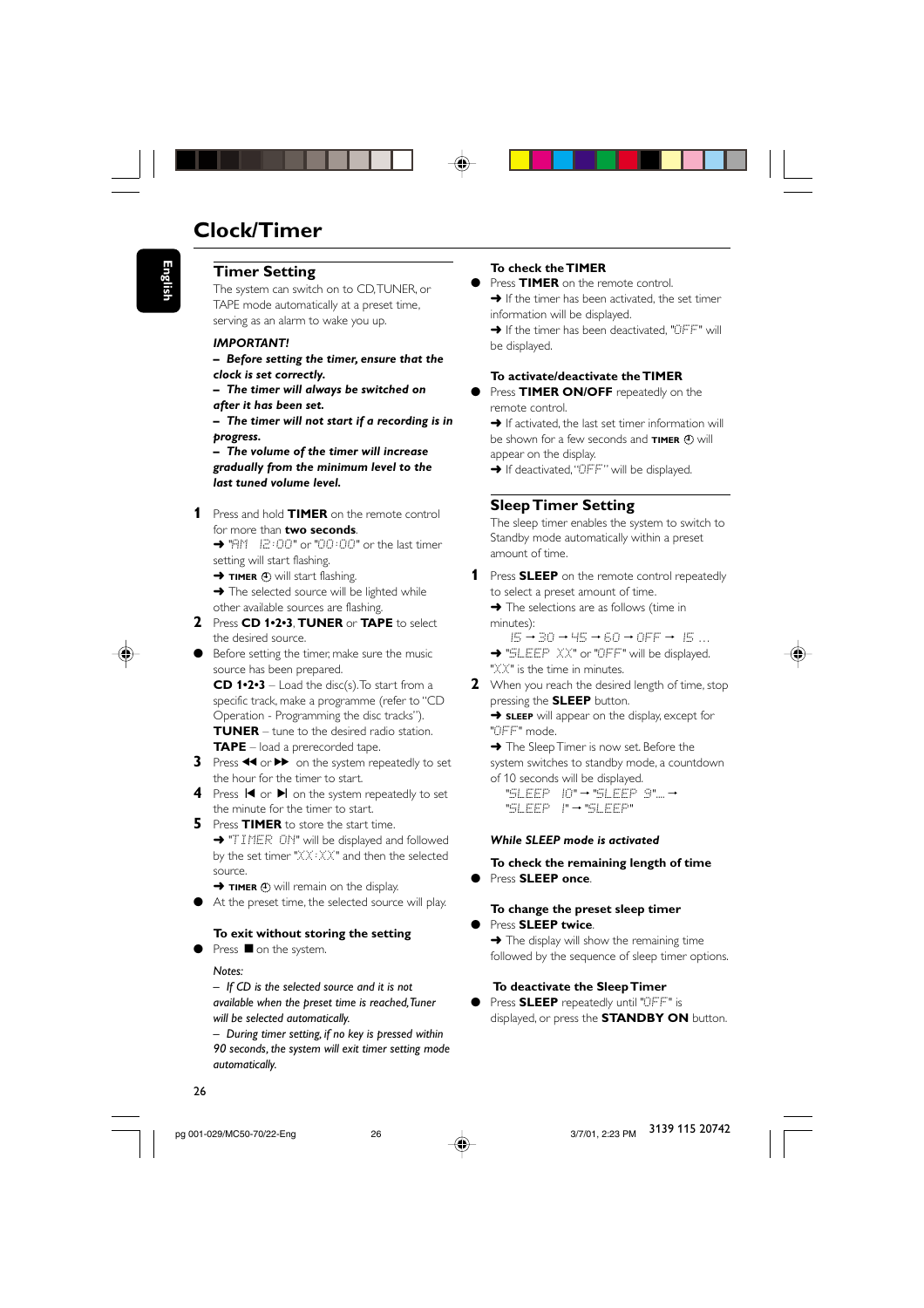

#### **AMPLIFIER**

| Output power                                     |
|--------------------------------------------------|
|                                                  |
|                                                  |
|                                                  |
|                                                  |
| Signal-to-noise ratio  ≥ 75 dBA (IEC)            |
| Frequency response  50 - 20000 Hz, -3 dB         |
| Input sensitivity                                |
|                                                  |
| Output                                           |
|                                                  |
|                                                  |
| Subwoofer Out  1.3 V $\pm$ 2dB. > 22000 $\Omega$ |
|                                                  |
| $(1)$ (6 $\Omega$ , 1 kHz, 10% THD)              |
|                                                  |

#### **CD PLAYER**

| Channel separation  ≥ 79 dB (1 kHz)      |
|------------------------------------------|
| Total harmonic distortion< 0.02% (1 kHz) |
|                                          |

### **TUNER**

◈

| Antenna |  |
|---------|--|
|         |  |
|         |  |

#### **TAPE PLAYER**

| Frequency response                                     |
|--------------------------------------------------------|
| CrO <sub>2</sub> tape (type II)  60 - 15000 Hz (-5 dB) |
| Normal tape (type I) 60 - 15000 Hz (-5 dB)             |
| Signal-to-noise ratio                                  |

## **Specifications**

**English**

| <b>SPEAKERS</b>  |
|------------------|
| Front left/right |

**MC-70**

 $\bigoplus$ 

| Dimensions (w $\times$ h $\times$ d) . 180 $\times$ 264 $\times$ 215 (mm) |
|---------------------------------------------------------------------------|
|                                                                           |
|                                                                           |

#### **MC-50**

| Dimensions (w $\times$ h $\times$ d) . 180 $\times$ 244 $\times$ 215 (mm) |
|---------------------------------------------------------------------------|
|                                                                           |

### **GENERAL**

| Power Consumption                                        |
|----------------------------------------------------------|
| Active                                                   |
|                                                          |
|                                                          |
| Standby                                                  |
|                                                          |
|                                                          |
| Eco Power Standby                                        |
|                                                          |
| Dimensions (w x h x d) $.175 \times 244 \times 322$ (mm) |
| Weight (without speakers)                                |
|                                                          |
|                                                          |
|                                                          |

#### *Specifications and external appearance are subject to change without notice.*

3/7/01, 2:23 PM 3139 115 20742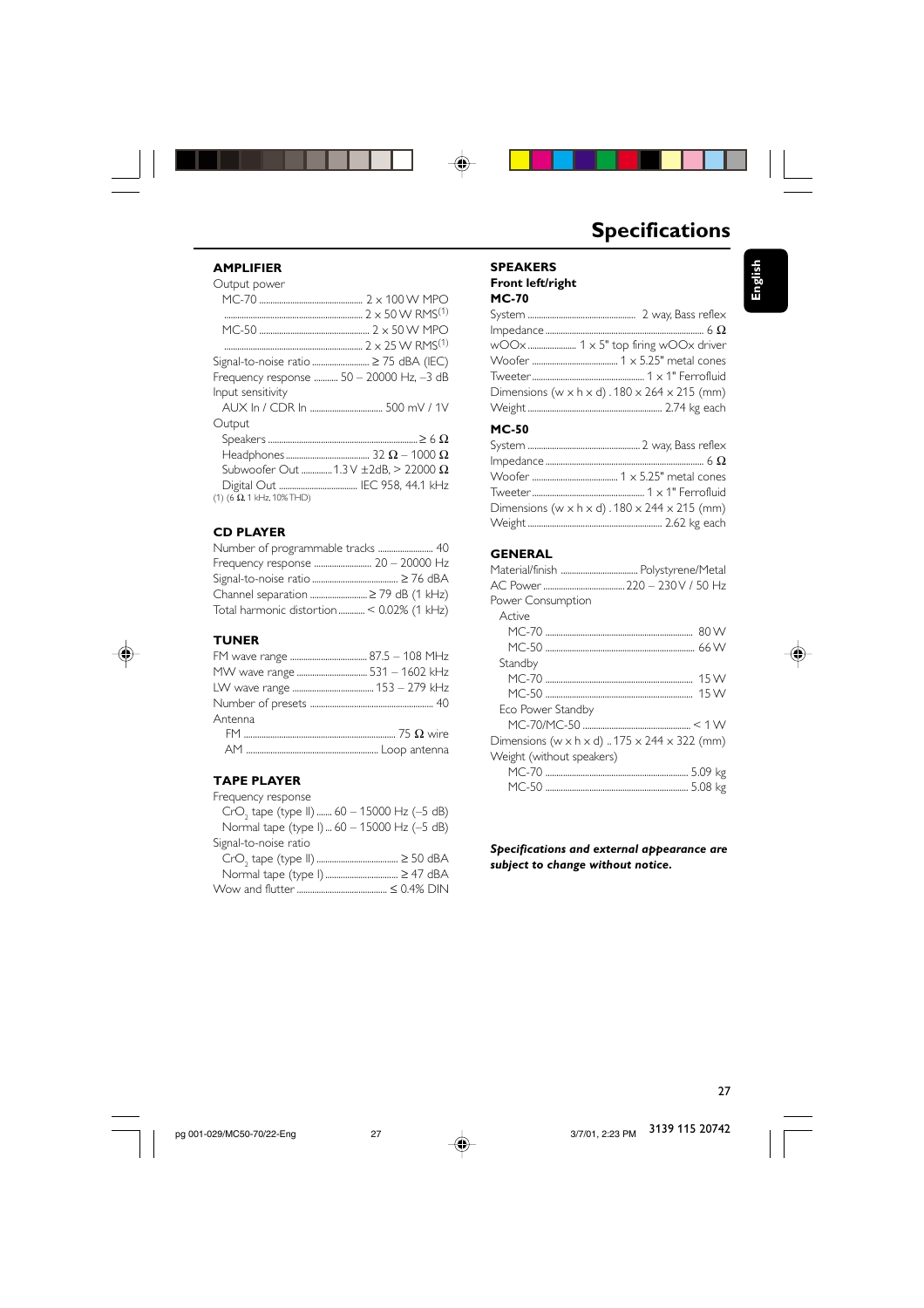### **Maintenance**

# **English**

#### **Cleaning the Cabinet**

Use a soft cloth slightly moistened with a mild detergent solution. Do not use a solution containing alcohol, spirits, ammonia or abrasives.

### **Cleaning Discs**

When a disc becomes dirty, clean it with a cleaning cloth. Wipe the disc from the centre out. Do not wipe in a circular motion.



Do not use solvents such as benzine, thinner, commercially available cleaners, or antistatic spray intended for analogue records.

#### **Cleaning the disc lens**

After prolonged use, dirt or dust may accumulate at the disc lens. To ensure good playback quality, clean the disc lens with Philips CD Lens Cleaner or any commercially available cleaner. Follow the instructions supplied with the cleaner.

#### **Cleaning the Heads and the Tape Paths**

- To ensure good recording and playback quality, clean the heads  $\overline{A}$ , the capstan(s)  $\overline{B}$ , and pressure roller(s)  $\overline{C}$  after every 50 hours of tape operation.
- $\bullet$  Use a cotton swab slightly moistened with cleaning fluid or alcohol.
- You also can clean the heads by playing a cleaning tape once.



#### **Demagnetising the heads**

Use a demagnetising tape available at your dealer.



## **Troubleshooting**

#### *WARNING*

*Under no circumstances should you try to repair the system yourself, as this will invalidate the warranty. Do not open the system as there is a risk of electric shock.*

*If a fault occurs, first check the points listed below before taking the system for repair. If you are unable to remedy a problem by following these hints, consult your dealer or service centre.*

| <b>Problem</b>                     | <b>Solution</b>                                                                                                                                                                             |
|------------------------------------|---------------------------------------------------------------------------------------------------------------------------------------------------------------------------------------------|
| <b>CD OPERATION</b>                |                                                                                                                                                                                             |
| "NO DISC" is displayed.            | $-$ Insert a disc.<br>- Check if the disc is inserted upside down.<br>- Wait until the moisture condensation at the lens<br>has cleared.<br>- Replace or clean the disc, see "Maintenance". |
| "DISC NOT FINALIZED" is displayed. | - Use a finalised CD-R(W) or CD-R.                                                                                                                                                          |

pg 001-029/MC50-70/22-Eng 3/7/02/01.